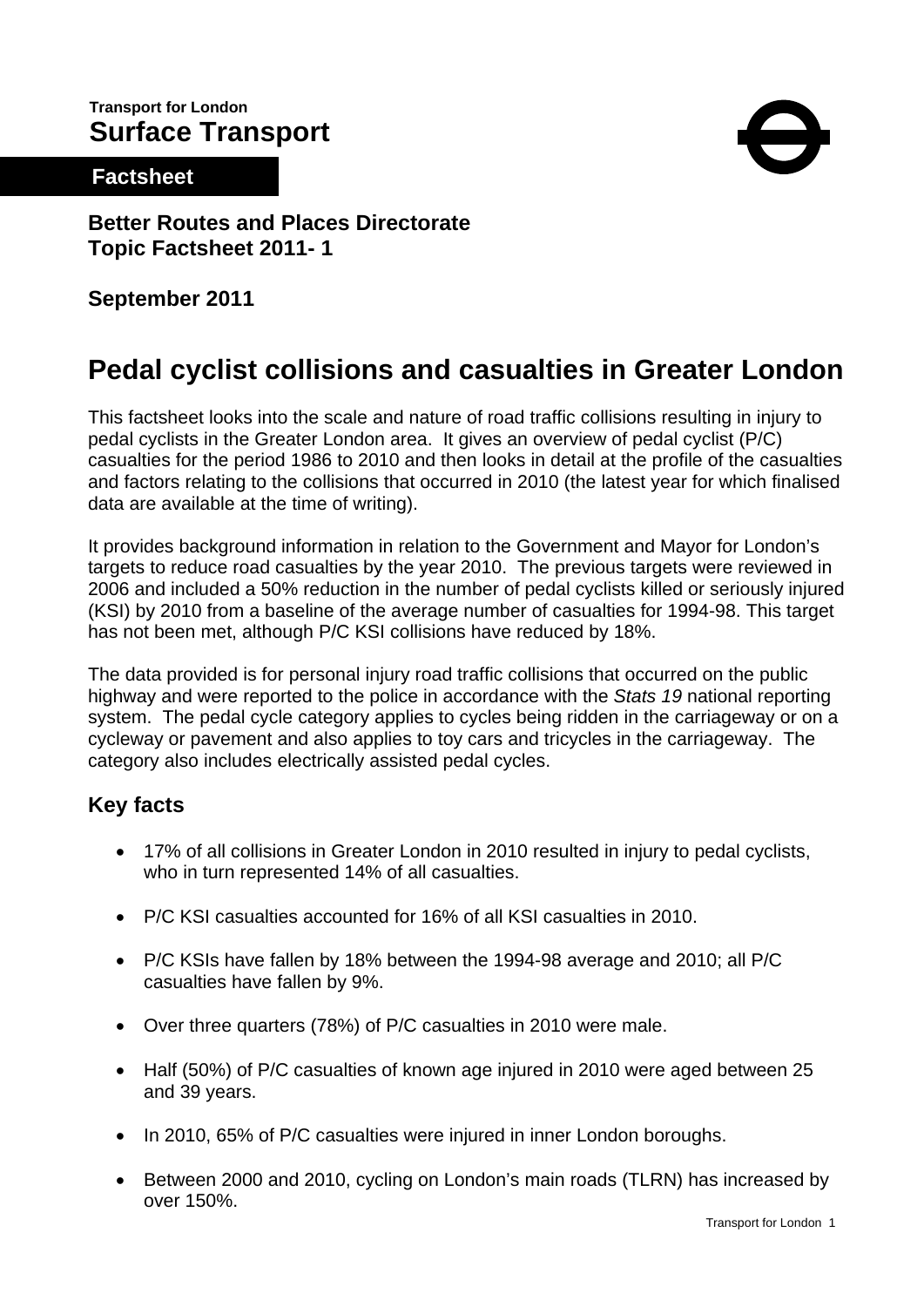# **Annual Trends 1986 to 2010**

Table 1 and Figure 1 show the number of P/C casualties by year, severity and casualty class in Greater London from 1986 to 2010.

|                                  | <b>Severity of casualty</b> |        |                |        |              |                       |  |  |  |  |  |
|----------------------------------|-----------------------------|--------|----------------|--------|--------------|-----------------------|--|--|--|--|--|
| Year of accident                 | <b>Collisions</b>           | Fatal  | <b>Serious</b> | Slight | <b>Total</b> | <b>Severity ratio</b> |  |  |  |  |  |
| 1986                             | 4,062                       | 18     | 624            | 3,443  | 4,085        | 16%                   |  |  |  |  |  |
| 1987                             | 4,014                       | 25     | 623            | 3,388  | 4,036        | 16%                   |  |  |  |  |  |
| 1988                             | 4,102                       | 24     | 679            | 3,425  | 4,128        | 17%                   |  |  |  |  |  |
| 1989                             | 5,142                       | 33     | 752            | 4,379  | 5,164        | 15%                   |  |  |  |  |  |
| 1990                             | 4,512                       | 19     | 625            | 3,895  | 4,539        | 14%                   |  |  |  |  |  |
| 1991                             | 4,316                       | 17     | 633            | 3,693  | 4,343        | 15%                   |  |  |  |  |  |
| 1992                             | 4,252                       | 18     | 546            | 3,722  | 4,286        | 13%                   |  |  |  |  |  |
| 1993                             | 4,177                       | 18     | 493            | 3,695  | 4,206        | 12%                   |  |  |  |  |  |
| 1994                             | 4,397                       | 15     | 488            | 3,924  | 4,427        | 11%                   |  |  |  |  |  |
| 1995                             | 4,517                       | 15     | 527            | 3,997  | 4,539        | 12%                   |  |  |  |  |  |
| 1996                             | 4,325                       | 20     | 577            | 3,753  | 4,350        | 14%                   |  |  |  |  |  |
| 1997                             | 4,401                       | 12     | 566            | 3,852  | 4,430        | 13%                   |  |  |  |  |  |
| 1998                             | 4,290                       | 12     | 602            | 3,702  | 4,316        | 14%                   |  |  |  |  |  |
| 1994 to 1998 average             | 4,386                       | 15     | 552            | 3,846  | 4,412        | 13%                   |  |  |  |  |  |
| 1999                             | 4,147                       | 10     | 482            | 3,682  | 4,174        | 12%                   |  |  |  |  |  |
| 2000                             | 3,482                       | 14     | 408            | 3,084  | 3,506        | 12%                   |  |  |  |  |  |
| 2001                             | 3,300                       | 21     | 444            | 2,857  | 3,322        | 14%                   |  |  |  |  |  |
| 2002                             | 3,050                       | 20     | 394            | 2,648  | 3,062        | 14%                   |  |  |  |  |  |
| 2003                             | 3,039                       | 19     | 421            | 2,616  | 3,056        | 14%                   |  |  |  |  |  |
| 2004                             | 2,933                       | 8      | 332            | 2,620  | 2,960        | 11%                   |  |  |  |  |  |
| 2005                             | 2,881                       | 21     | 351            | 2,523  | 2,895        | 13%                   |  |  |  |  |  |
| 2006                             | 2,941                       | 19     | 373            | 2,566  | 2,958        | 13%                   |  |  |  |  |  |
| 2007                             | 2,953                       | 15     | 446            | 2,509  | 2,970        | 16%                   |  |  |  |  |  |
| 2008                             | 3,180                       | 15     | 430            | 2,757  | 3,202        | 14%                   |  |  |  |  |  |
| 2009                             | 3,657                       | 13     | 420            | 3,236  | 3,669        | 12%                   |  |  |  |  |  |
| 2010                             | 3,986                       | 10     | 457            | 3,540  | 4,007        | 12%                   |  |  |  |  |  |
| % change 1986 to 2010            | $-2%$                       | $-44%$ | $-27%$         | 3%     | $-2%$        |                       |  |  |  |  |  |
| % change 1994-98 average to 2010 | $-9%$                       | $-32%$ | $-17%$         | $-8%$  | $-9%$        |                       |  |  |  |  |  |
| % change 2009 to 2010            | 9%                          | $-23%$ | 9%             | 9%     | 9%           | $\blacksquare$        |  |  |  |  |  |

**Table 1: Pedal cyclist casualties by year and severity in Greater London 1986 to 2010**

P/C casualties have fluctuated throughout this period, reaching a peak of 5,164 in 1989 and falling to a low of 2,895 in 2005 (a reduction of 44%). Numbers have been increasing since this point however, rising to 4,007 in 2010. Overall P/C casualties have fallen by 2% between 1986 and 2010.

There have been reductions in both fatal and serious P/C casualties between 1986 and 2010, with fatalities falling by 44%and serious injuries by 27% (KSIs by 27%). However slight casualties increased by 3%. Overall, collisions resulting in injury to one or more pedal cyclist fell by 2% during this period.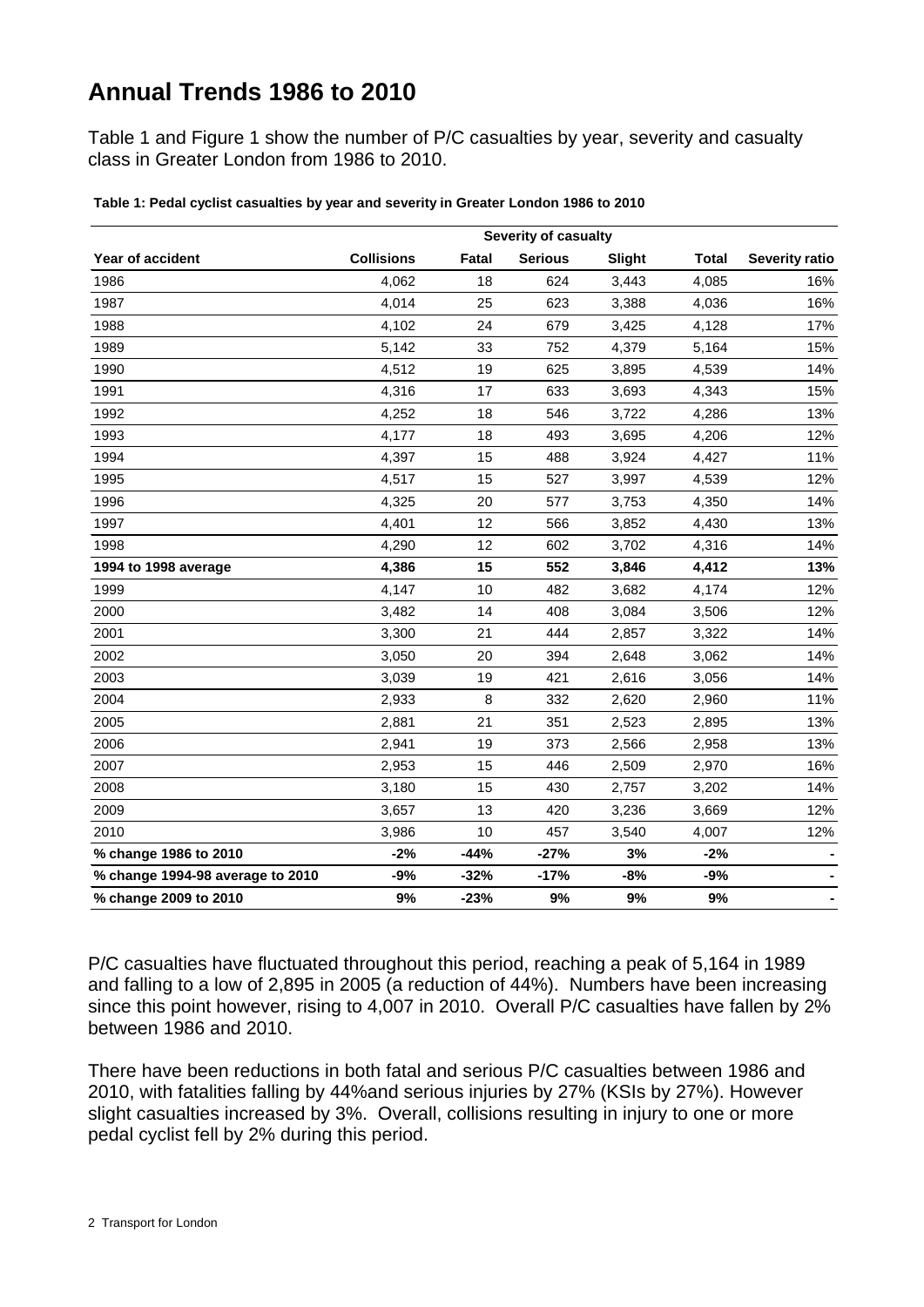

#### **Fig. 1: Pedal cyclist casualties by year and severity in Greater London 1986 to 2010**

Comparing 2010 with the 1994-98 average, all P/C casualties fell by 9%, fatalities by 32%, serious injuries by 17% and slight injuries by 8%. P/C KSI casualties fell by 18% overall. KSI numbers increased from a low of 340 in 2004 to 461 in 2007 but fell in 2008 to 445 and 433 in 2009, increasing again to 467 in 2010.

Comparing 2010 with 2009, P/C casualties rose by 9% (from 3,669 to 4,007). There was a rise in both serious casualties (from 420 to 457) and slight casualties (from 3,236 to 3,540) of 9%, while fatal casualties fell by 23% (from 13 to 10), resulting in an overall KSI casualty increase of 8%. Collisions resulting in one or more pedal cycle casualty rose by 9% between 2009 and 2010.

The severity ratio (the percentage of fatal and serious injuries to all injuries) has fluctuated throughout the period 1986 to 2010, peaking at 17% in 1988 and falling to 11% in 1994 and 2004. Following this low it rose to 16% in 2007, but fell to 12% in 2010.

#### **Gender**

Figure 2 shows P/C casualties by gender in Greater London from 1986 to 2010. The greatest proportion of P/C casualties was male, with an average of 79% per year over this period. The male-female split has remained fairly constant throughout this time.

Both male and female P/C casualties have shown a general downward trend between 1989 and 2007, although year on year fluctuations are more marked amongst male casualties. Numbers of casualties for both genders have shown increases since 2007.

Between 1986 and 2010 both male and female P/C casualties decreased by 2%. Males showed the largest decrease between the 1994-98 average and 2010, falling by 11% compared to females who fell by 1%. P/C casualties of both genders rose between 2009 and 2010, males showed an increase of 10% and females of 7%.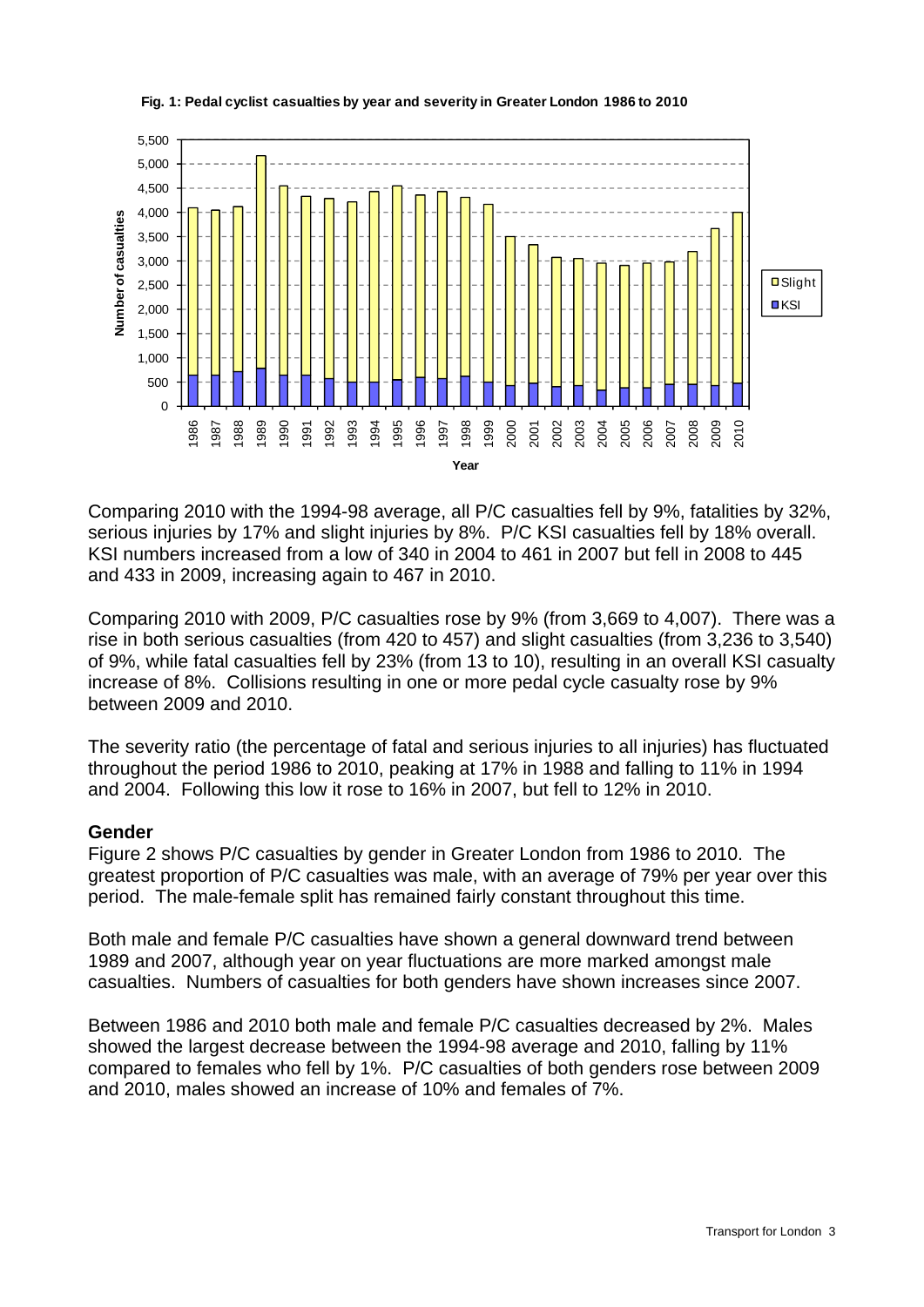

#### **Fig. 2: Pedal cyclist casualties by gender in Greater London 1986 to 2010**

### **Age**

Figure 3 and Table 2 show P/C casualties by year and age band, 1986 to 2010. While the proportion of casualties aged 60 years and over has remained constant throughout this period, the proportions in the under 16, 16-24 and 25-59 year groups have shown marked changes.

The percentage of casualties in the 60 years and over age band has remained quite constant over this period, averaging 3% per year. The number of casualties in this group reached a peak of 185 in 1989 and fell to a low of 76 in 2007. The numbers of casualties rose over the next two years but levelled in 2010 with 100 P/C casualties aged 60 years and over. P/C casualties in this group have fallen by 36% between 1986 and 2010, by 23% between the 1994-98 average and 2010, and by 1% between 2009 and 2010.

On average 16% of P/C casualties were under the age of 16 years; however numbers in this group have been decreasing steadily. In 1986 under 16s accounted for 21% of all P/C casualties compared to just 5% in 2010, with casualty numbers falling by 75% during this period. Casualties in this group also decreased by 72% between the 1994-98 average and 2010. However, from a low in 2007 of 209 casualties, the numbers rose in 2008 and 2009 but have again fallen with a 19% decrease between 2009 and 2010.

In the 16-24 year group the percentage of casualties fell from 30% (1,211 casualties) in 1986 to 14% (570 casualties) in 2010. Casualties in this group decreased by 53% between 1986 and 2010 and by 32% between the 1994-98 average and 2010. However, casualties in this group have been rising since 2006, with an increase of 18% between 2009 and 2010. Casualties in this group are now at their highest (570) since 1999.

The situation in the 25-59 year age group shows the percentage of casualties rising from 38% in 1986 to 72% in 2010. Numbers in this group have increased by 85% (1,562 to 2,890) between 1986 and 2010, by 22% between the 1994-98 average and 2010 and by 11% between 2009 and 2010.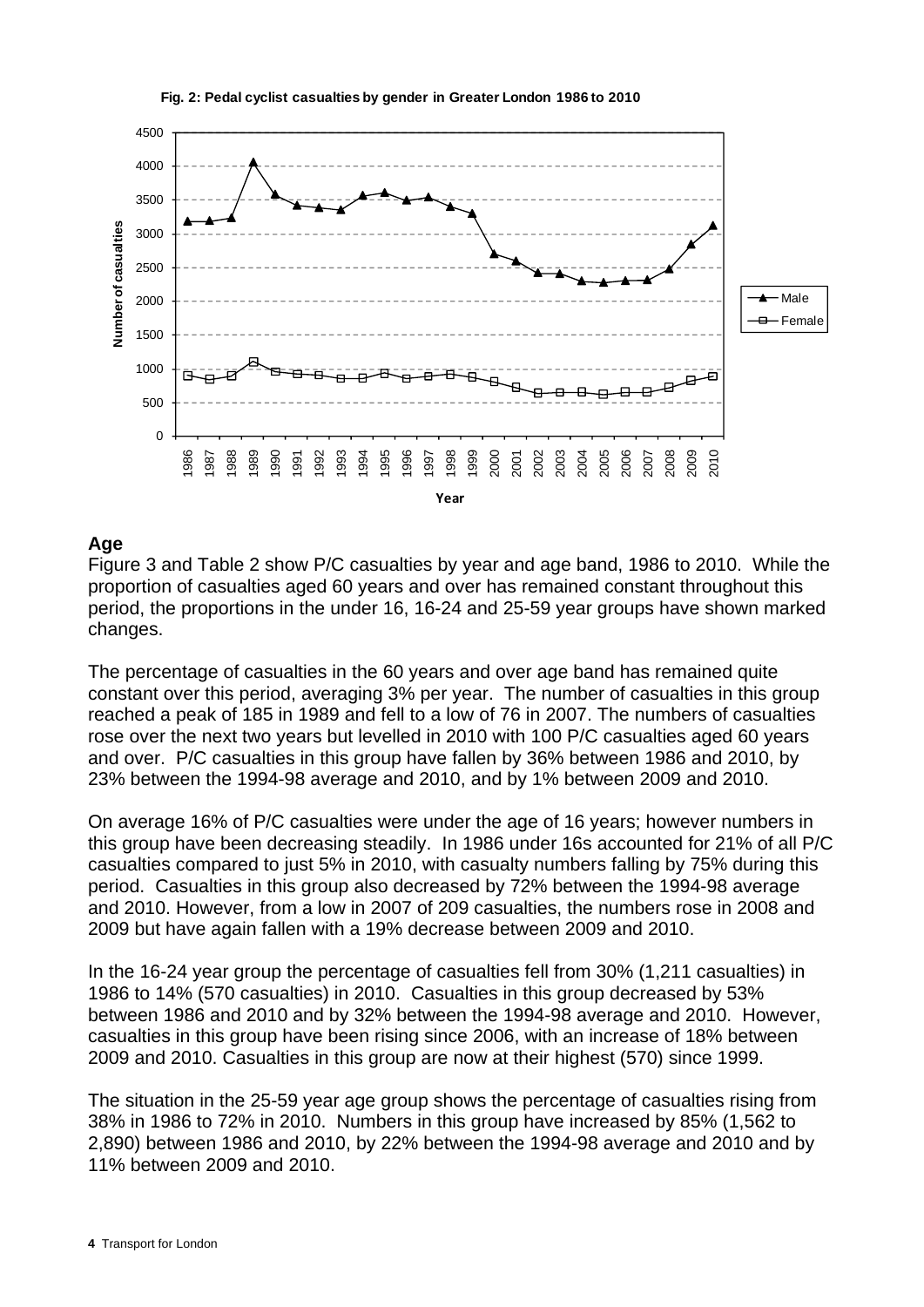

**Fig. 3: Pedal cyclist casualties by year and age (banded) in Greater London 1986 to 2010**

**Table 2: Pedal cyclist casualties by year and age (banded) in Greater London 1986 to 2010**

|                                  |          | <b>Casualty age banded</b> |       |                        |        |              | % aged         | % aged         | % aged | % aged         |
|----------------------------------|----------|----------------------------|-------|------------------------|--------|--------------|----------------|----------------|--------|----------------|
|                                  | Under 16 | 16-24                      |       | 25-59 60& over Unknown |        | <b>Total</b> | < 16           | 16-24          | 25-59  | $60+$          |
| 1986                             | 866      | 1,211                      | 1,562 | 157                    | 289    | 4,085        | 21%            | 30%            | 38%    | 4%             |
| 1987                             | 897      | 1,154                      | 1,538 | 179                    | 268    | 4,036        | 22%            | 29%            | 38%    | 4%             |
| 1988                             | 879      | 1,225                      | 1,623 | 163                    | 238    | 4,128        | 21%            | 30%            | 39%    | 4%             |
| 1989                             | 948      | 1,442                      | 2,230 | 185                    | 359    | 5,164        | 18%            | 28%            | 43%    | 4%             |
| 1990                             | 855      | 1,196                      | 1,997 | 175                    | 316    | 4,539        | 19%            | 26%            | 44%    | 4%             |
| 1991                             | 865      | 1,090                      | 1,915 | 166                    | 307    | 4,343        | 20%            | 25%            | 44%    | 4%             |
| 1992                             | 828      | 1,021                      | 2,006 | 161                    | 270    | 4,286        | 19%            | 24%            | 47%    | 4%             |
| 1993                             | 713      | 934                        | 2,166 | 124                    | 269    | 4,206        | 17%            | 22%            | 51%    | 3%             |
| 1994                             | 786      | 867                        | 2,312 | 118                    | 344    | 4,427        | 18%            | 20%            | 52%    | 3%             |
| 1995                             | 867      | 908                        | 2,281 | 123                    | 360    | 4,539        | 19%            | 20%            | 50%    | 3%             |
| 1996                             | 773      | 833                        | 2,343 | 133                    | 268    | 4,350        | 18%            | 19%            | 54%    | 3%             |
| 1997                             | 775      | 800                        | 2,484 | 140                    | 231    | 4,430        | 17%            | 18%            | 56%    | 3%             |
| 1998                             | 709      | 802                        | 2,408 | 134                    | 263    | 4,316        | 16%            | 19%            | 56%    | 3%             |
| 1994 to 1998 average             | 782      | 842                        | 2,366 | 130                    | 293    | 4,412        | 18%            | 19%            | 54%    | 3%             |
| 1999                             | 720      | 708                        | 2,399 | 122                    | 225    | 4,174        | 17%            | 17%            | 57%    | 3%             |
| 2000                             | 492      | 556                        | 2,097 | 114                    | 247    | 3,506        | 14%            | 16%            | 60%    | 3%             |
| 2001                             | 423      | 510                        | 2,056 | 118                    | 215    | 3,322        | 13%            | 15%            | 62%    | 4%             |
| 2002                             | 395      | 433                        | 1,941 | 105                    | 188    | 3,062        | 13%            | 14%            | 63%    | 3%             |
| 2003                             | 389      | 463                        | 1,923 | 90                     | 191    | 3,056        | 13%            | 15%            | 63%    | 3%             |
| 2004                             | 393      | 421                        | 1,877 | 85                     | 184    | 2,960        | 13%            | 14%            | 63%    | 3%             |
| 2005                             | 283      | 426                        | 1,860 | 88                     | 238    | 2,895        | 10%            | 15%            | 64%    | 3%             |
| 2006                             | 218      | 379                        | 2,058 | 83                     | 220    | 2,958        | 7%             | 13%            | 70%    | 3%             |
| 2007                             | 209      | 389                        | 2,089 | 76                     | 207    | 2,970        | 7%             | 13%            | 70%    | 3%             |
| 2008                             | 228      | 405                        | 2,237 | 87                     | 245    | 3,202        | 7%             | 13%            | 70%    | 3%             |
| 2009                             | 268      | 485                        | 2,592 | 101                    | 223    | 3,669        | 7%             | 13%            | 71%    | 3%             |
| 2010                             | 218      | 570                        | 2,890 | 100                    | 229    | 4,007        | 5%             | 14%            | 72%    | 2%             |
| % change 1986 to 2010            | $-75%$   | $-53%$                     | 85%   | $-36%$                 | $-21%$ | $-2%$        | ÷              | $\blacksquare$ | ٠      |                |
| % change 1994-98 average to 2010 | $-72%$   | $-32%$                     | 22%   | $-23%$                 | $-22%$ | $-9%$        | $\blacksquare$ | $\blacksquare$ | ٠      | $\blacksquare$ |
| % change 2009 to 2010            | $-19%$   | 18%                        | 11%   | $-1%$                  | 3%     | 9%           | ٠              | ٠              | ٠      |                |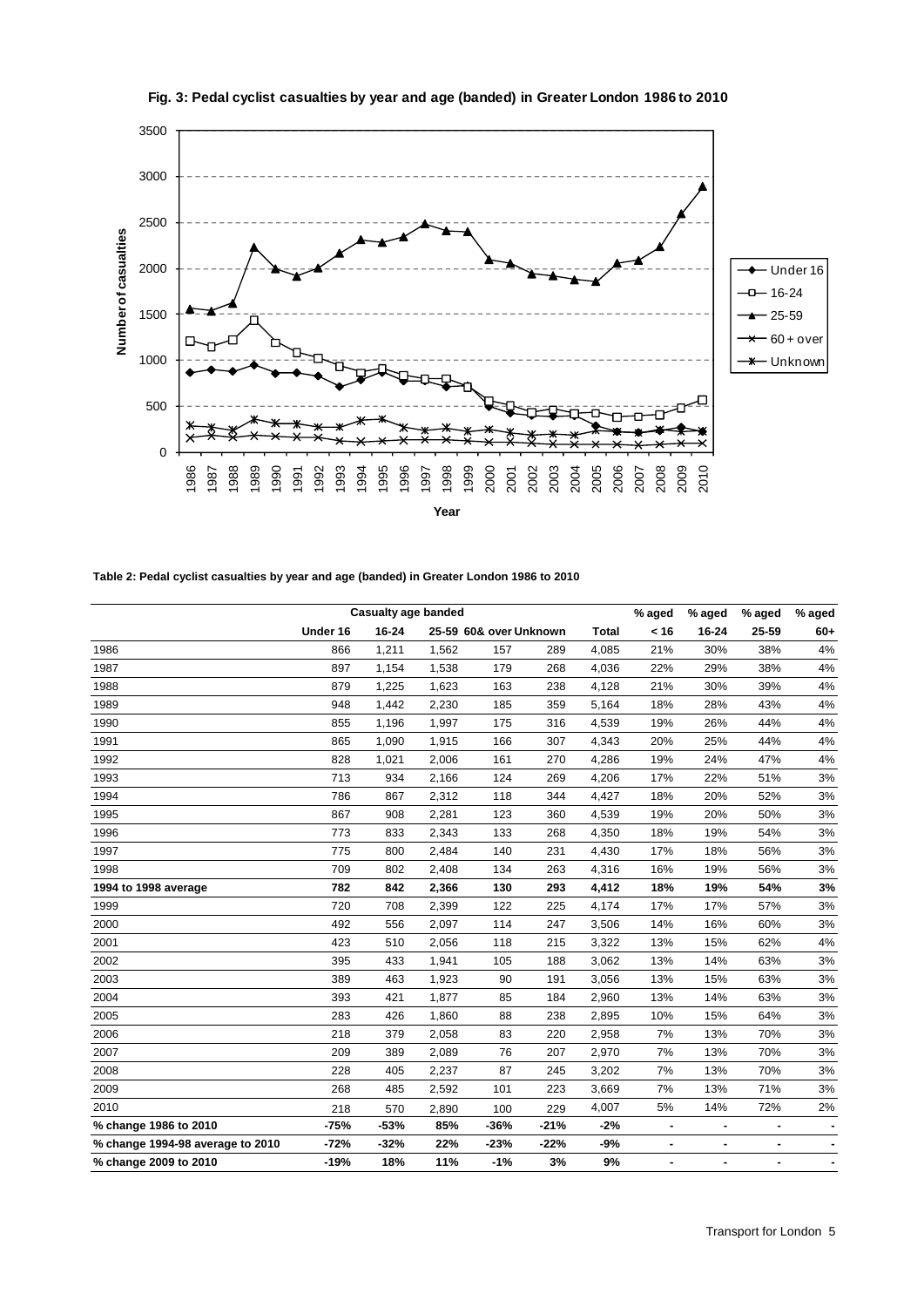# **Pedal cycle usage in Greater London**

In order to gain a clearer picture of the extent of the P/C collision problem in London, it is important to look at casualty numbers in relation to pedal cycle usage. Surveys of radial traffic movements in London are carried out annually or bi-annually which give useful indicators of the change in travel over time. These surveys measure 24-hour radial traffic flows crossing the Greater London boundary and inner and central London cordons.



#### **Map 1: Location of London traffic cordons**

#### **Fig. 4: Radial 24 hour pedal cycle movements in London, both directions combined, 1980-2010**



Figure 4 shows the radial cordons, combined direction, 24-hour pedal cycle movements (rounded) between 1980 and 2010 (boundary flows only up to 2009). Flows across the boundary cordon have shown the least amount of change, rising from 14,000 in 1980 to a peak of 16,000 in 1986 and then falling to a low of 9,000 in 2001 and 2004, then rising again to 14,000 in 2009.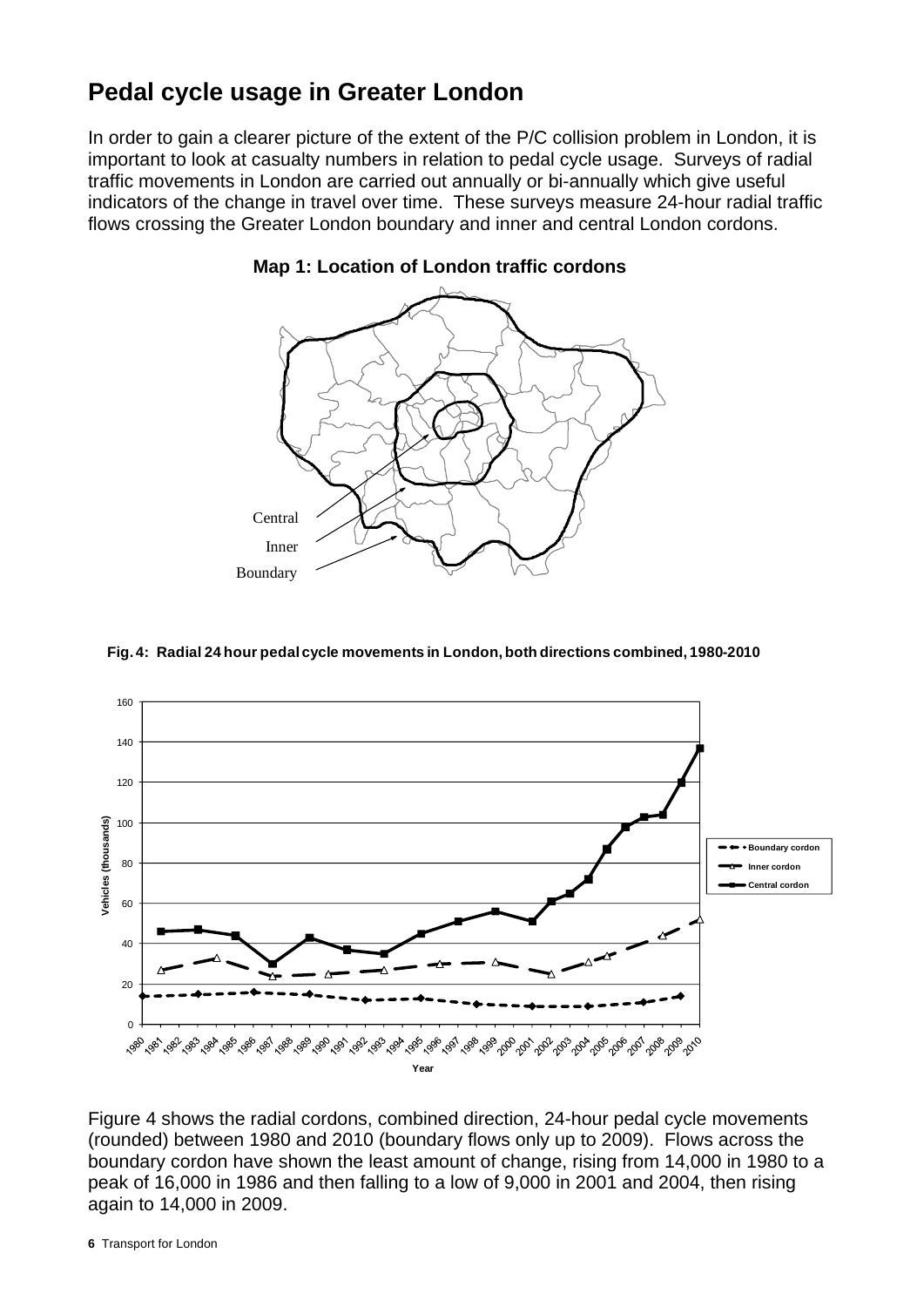Pedal cycle movements increased across the inner cordon by 93% between 1981 and 2010. Following a steady rise from a low of 24,000 in 1987 to a peak of 31,000 in 1999, numbers fell to 25,000 in 2002, before rising to a high of 52,000 in 2010.

The most dramatic change in pedal cycle movements has been across the central London cordon, with an increase of 198% between 1981 and 2010. This rise in usage has been particularly marked over the last nine years, with numbers increasing from 51,000 in 2001 to 137,000 in 2010.





Figure 5 shows indices of cycling flow and P/C casualties, including slight and KSI casualties, on the Transport for London Road Network (TLRN) 2000 to 2010. The index for each of the data variables has been set to 100 for whatever their values were in the year 2000, so that the year on year change can be measured on a comparable basis.

This chart clearly illustrates the rapid growth in cycle flow on the TLRN, with the cycling index increasing by 150% between 2000 and 2010 and by 15% between 2009 and 2010. While cycle flow has consistently increased, P/C casualties, particularly KSIs, have not increased at the same rate.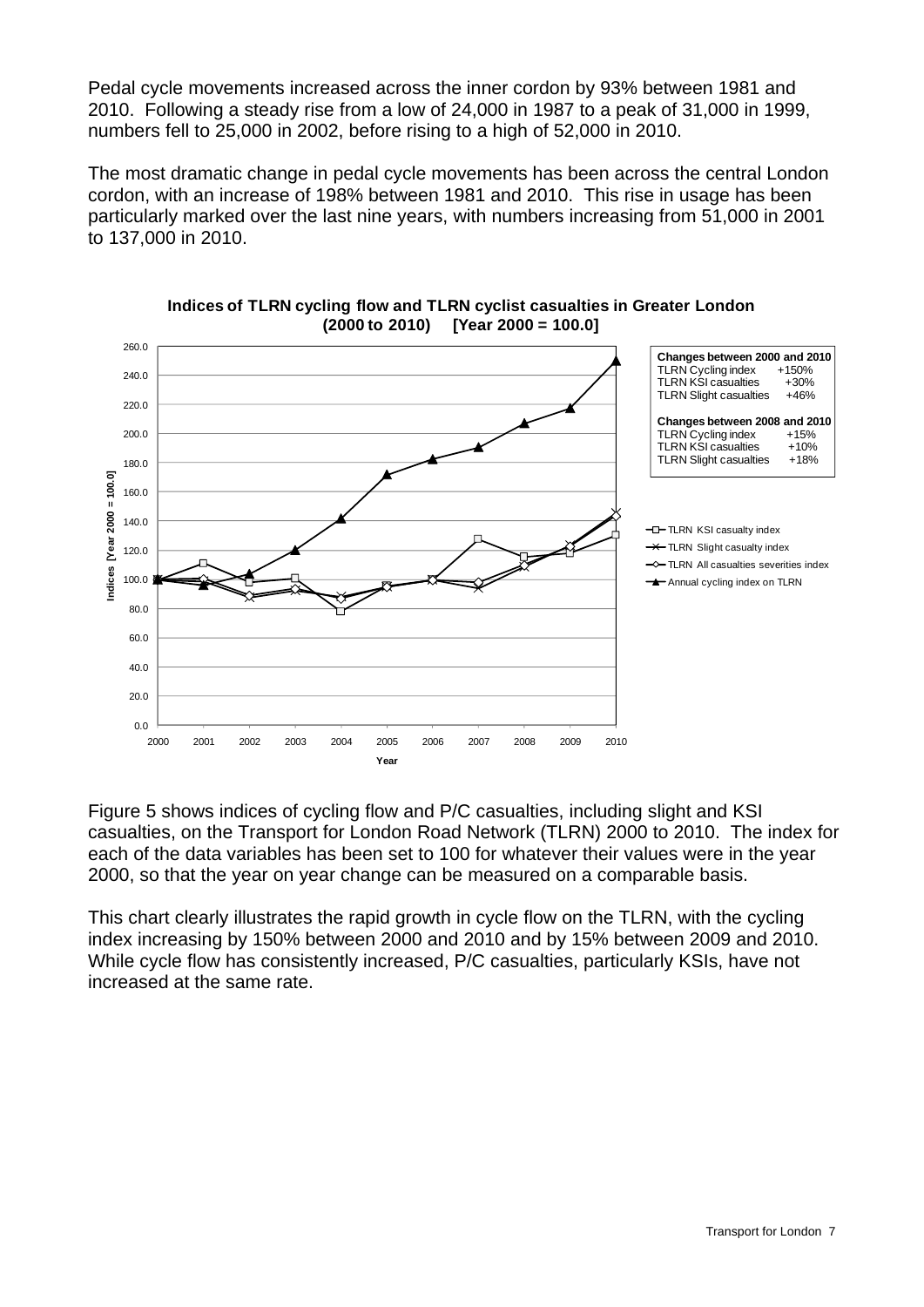# **Pedal cyclist casualties in Greater London in 2010**

The following section provides a more detailed analysis of P/C casualties in Greater London in 2010. This is the most recent year for which finalised data are available.

# **How many and who?**

During 2010 there were 24,105 personal injury road traffic collisions reported to the police in the Greater London area. Of these collisions, 3,986 (17%) involved injury to pedal cyclists and resulted in 4,007 P/C casualties. Pedal cyclists represented 14% of the total casualties in Greater London in 2010. By comparison, in Great Britain as a whole, P/C casualties accounted for 8% of all casualties in 2010. This difference may reflect the popularity of cycling as a mode of travel in London.

### **Severity and gender**

Table 3 shows P/C casualties by severity and gender in Greater London in 2010. The majority 3,540 (88%) of P/C casualties were slightly injured, with almost 12% suffering serious injury and less than 1% being killed. P/C casualties killed or seriously injured accounted for 16% of all road user KSIs in Greater London in 2010.

Over three quarters (78%) of P/C casualties were male, compared to 22% female. This ratio was the same for both serious and slight casualties (78% male, 22% female) , with 60% of fatal casualties being male compared to 40% female. The severity ratio is the same for both males (12%) and females (12%) in Greater London.

|              |       | Severity of casualty |        |       |                       |
|--------------|-------|----------------------|--------|-------|-----------------------|
|              | Fatal | <b>Serious</b>       | Slight | Total | <b>Severity ratio</b> |
| Male         | 6     | 358                  | 2,756  | 3,120 | 12%                   |
| Female       | 4     | 99                   | 784    | 887   | 12%                   |
| <b>Total</b> | 10    | 457                  | 3,540  | 4,007 | 12%                   |

**Table 3: Pedal cyclist casualties by gender, severity & severity ratio in Greater London 2010**

## **Age and gender**

Table 4 and Figure 6 show the number of P/C casualties by five-year age bands, gender and severity in Greater London in 2010. 71% of P/C casualties of known age were aged between 20 and 44 years, with 50% between the ages of 25 and 39 years. The highest numbers for both male and female casualties occurred in the 25-29 and 30-34 year age bands, which together accounted for more than one third (36%) of P/C casualties of known age. There were more males than females injured in all age bands.

The highest severity ratio (38%) was found in the age band 65-69. This is likely due in part to the low numbers of casualties in this group, but also highlights the vulnerability of elderly cyclists to serious injury.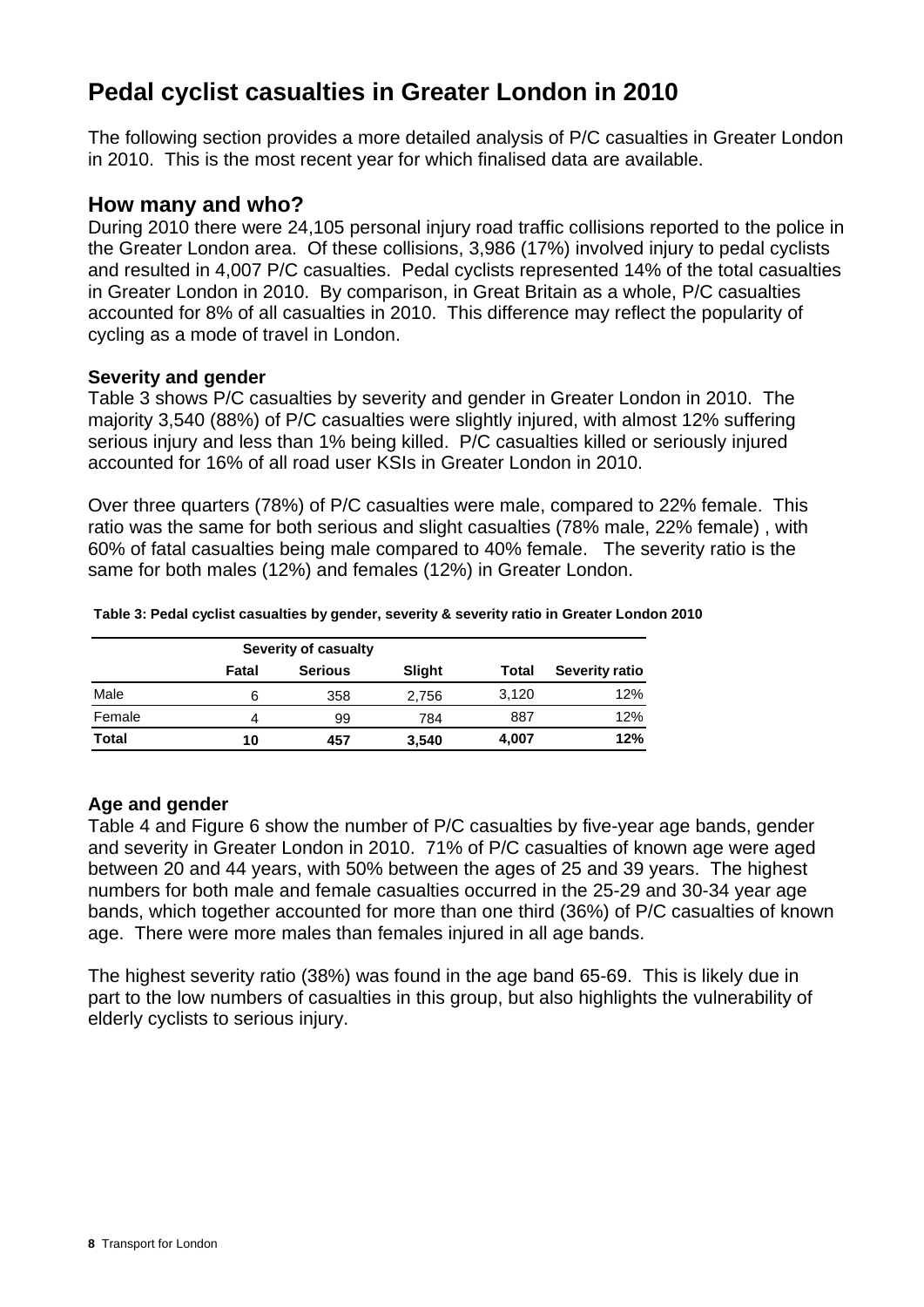| <b>Casualty gender</b><br>Severity of casualty |                |                |       |                |                |              | $%$ of    | <b>Severity</b> |
|------------------------------------------------|----------------|----------------|-------|----------------|----------------|--------------|-----------|-----------------|
| <b>Casualty age</b>                            | <b>Male</b>    | Female         | Fatal | <b>Serious</b> | Slight         | <b>Total</b> | known age | ratio           |
| $0-4$                                          | $\overline{2}$ | $\mathbf 0$    | 0     | 0              | $\overline{2}$ | 2            | 0.1%      | 0%              |
| $5-9$                                          | 24             | $\overline{7}$ | 0     | 3              | 28             | 31           | 0.8%      | 10%             |
| $10 - 14$                                      | 131            | 9              | 0     | 17             | 123            | 140          | 3.7%      | 12%             |
| $15 - 19$                                      | 196            | 19             | 0     | 20             | 195            | 215          | 5.7%      | 9%              |
| $20 - 24$                                      | 290            | 110            | 1     | 43             | 356            | 400          | 10.6%     | 11%             |
| 25-29                                          | 520            | 212            | 3     | 76             | 653            | 732          | 19.4%     | 11%             |
| 30-34                                          | 466            | 179            | 2     | 73             | 570            | 645          | 17.1%     | 12%             |
| 35-39                                          | 406            | 100            | 0     | 56             | 450            | 506          | 13.4%     | 11%             |
| 40-44                                          | 335            | 73             | 0     | 43             | 365            | 408          | 10.8%     | 11%             |
| 45-49                                          | 273            | 59             | 2     | 41             | 289            | 332          | 8.8%      | 13%             |
| 50-54                                          | 135            | 32             | 1     | 28             | 138            | 167          | 4.4%      | 17%             |
| 55-59                                          | 78             | 22             | 0     | 17             | 83             | 100          | 2.6%      | 17%             |
| 60-64                                          | 43             | 13             | 0     | 5              | 51             | 56           | 1.5%      | 9%              |
| 65-69                                          | 17             | $\overline{4}$ | 0     | 8              | 13             | 21           | 0.6%      | 38%             |
| 70-74                                          | 14             | $\overline{2}$ | 1     | $\mathbf 0$    | 15             | 16           | 0.4%      | 6%              |
| 75-79                                          | 5              | 1              | 0     | 1              | 5              | 6            | 0.2%      | 17%             |
| 80-84                                          | 1              | 0              | 0     | 0              | 1              | 1            | 0.0%      | 0%              |
| Total (age known)                              | 2,936          | 842            | 10    | 431            | 3,337          | 3,778        | 100%      | 12%             |
| Total (age unknown)                            | 184            | 45             | 0     | 26             | 203            | 229          |           | 11%             |
| <b>Total</b>                                   | 3,120          | 887            | 10    | 457            | 3,540          | 4,007        | ۰         | 12%             |

**Table 4: Pedal cyclist casualties by age-band, gender, severity and severity ratio in Greater London 2010**



**Fig. 6: Pedal cyclist casualties by age-band and gender in Greater London 2010**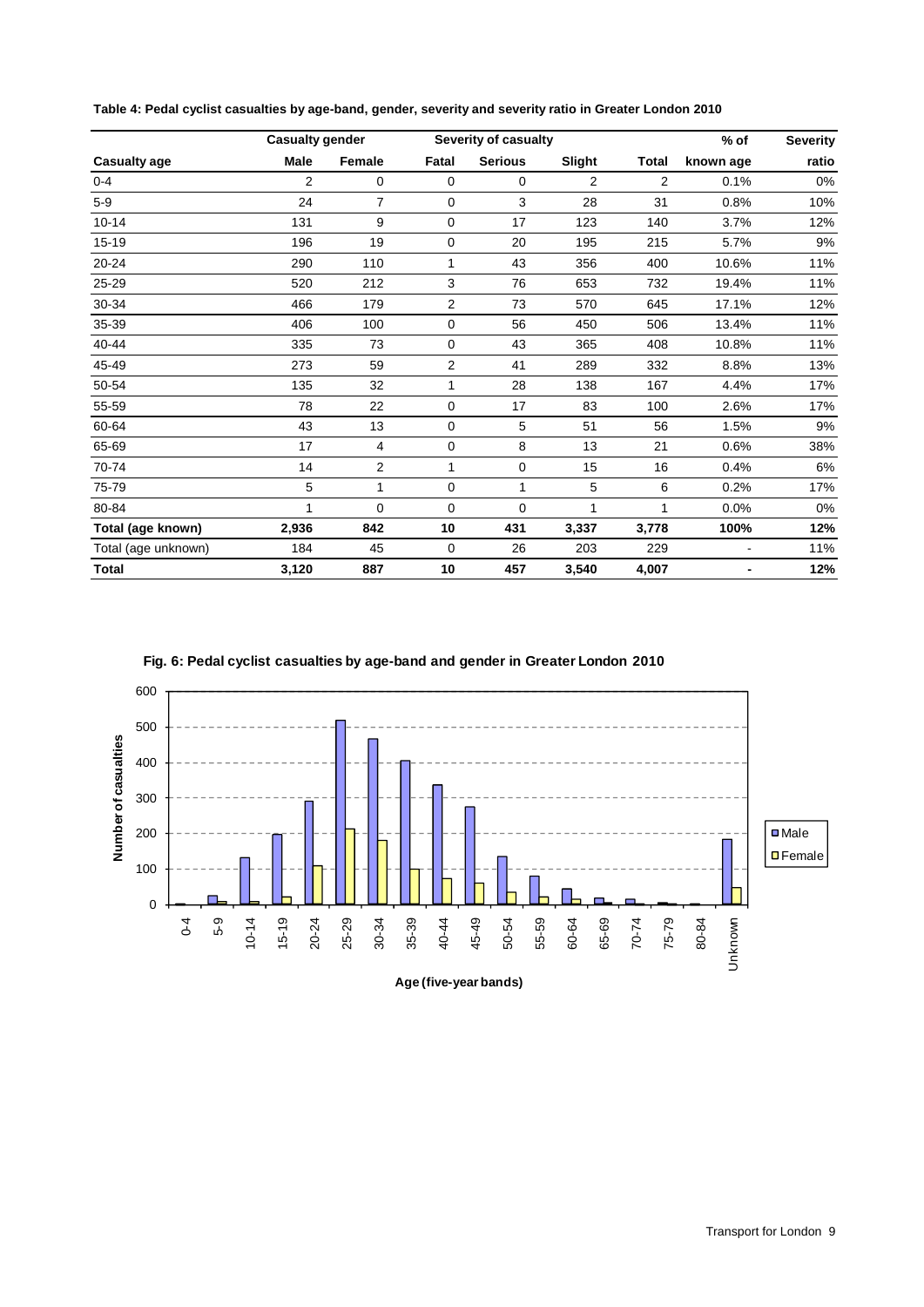# **Where?**

Table 5 shows the number of P/C casualties by borough, severity and percentage change in KSI casualties in 2010 compared to the 1994-98 average.

Just under two thirds (65%) of P/C casualties were injured on roads in inner London boroughs. This included four fifths (80%) of fatalities, and 65% of both serious and slight injuries. The severity ratio was the same in both inner and outer London (12%).

Regarding the 2010 P/C casualty reduction target, KSI casualties in outer London showed a reduction of 41% in 2010 on the 1994-98 average, while numbers in inner London increased by 4%. This may be a reflection of the recent growth in cycling, particularly in central and inner London.

|                             |                         | Severity of casualty    |        |              | Severity | 1994-98 KSI | 2010 KSI       | % change 1994-98 |
|-----------------------------|-------------------------|-------------------------|--------|--------------|----------|-------------|----------------|------------------|
| <b>Borough</b>              | Fatal                   | <b>Serious</b>          | Slight | <b>Total</b> | ratio    | average     | total          | average to 2010  |
| City of London              | $\mathbf 0$             | 18                      | 109    | 127          | 14%      | 7.4         | 18             | 143%             |
| Westminster                 | $\overline{\mathbf{c}}$ | 36                      | 270    | 308          | 12%      | 38.4        | 38             | $-1%$            |
| Camden                      | $\mathbf{1}$            | 22                      | 211    | 234          | 10%      | 31.0        | 23             | -26%             |
| Islington                   | 1                       | 23                      | 208    | 232          | 10%      | 26.0        | 24             | $-8%$            |
| Hackney                     | $\overline{2}$          | 21                      | 174    | 197          | 12%      | 18.8        | 23             | 22%              |
| <b>Tower Hamlets</b>        | 0                       | 21                      | 156    | 177          | 12%      | 14.4        | 21             | 46%              |
| Greenwich                   | $\mathbf 0$             | 12                      | 60     | 72           | 17%      | 9.8         | 12             | 22%              |
| Lewisham                    | 0                       | 12                      | 111    | 123          | 10%      | 14.2        | 12             | $-15%$           |
| Southwark                   | $\overline{2}$          | 33                      | 230    | 265          | 13%      | 24.6        | 35             | 42%              |
| Lambeth                     | $\mathbf 0$             | 37                      | 236    | 273          | 14%      | 36.4        | 37             | 2%               |
| Wandsworth                  | $\mathbf 0$             | 30                      | 208    | 238          | 13%      | 32.8        | 30             | $-9%$            |
| Hammersmith & Fulham        | 0                       | 14                      | 153    | 167          | 8%       | 20.2        | 14             | $-31%$           |
| Kensington & Chelsea        | 0                       | 18                      | 169    | 187          | 10%      | 18.0        | 18             | 0%               |
| <b>Total inner London</b>   | 8                       | 297                     | 2,295  | 2,600        | 12%      | 292.0       | 305            | 4%               |
| % of Greater London         | 80%                     | 65%                     | 65%    | 65%          |          |             |                |                  |
| <b>Waltham Forest</b>       | 0                       | 11                      | 65     | 76           | 14%      | 12.0        | 11             | $-8%$            |
| Redbridge                   | $\mathbf 0$             | 4                       | 38     | 42           | 10%      | 12.4        | $\overline{4}$ | $-68%$           |
| Havering                    | $\mathbf 0$             | 3                       | 31     | 34           | 9%       | 11.4        | 3              | $-74%$           |
| Barking & Dagenham          | $\mathbf 0$             | $\overline{\mathbf{4}}$ | 40     | 44           | 9%       | 7.6         | $\overline{4}$ | $-47%$           |
| Newham                      | $\mathbf 0$             | 12                      | 78     | 90           | 13%      | 10.8        | 12             | 11%              |
| Bexley                      | $\mathbf 0$             | 6                       | 47     | 53           | 11%      | 9.0         | 6              | $-33%$           |
| <b>Bromley</b>              | $\mathbf 0$             | 10                      | 78     | 88           | 11%      | 18.0        | 10             | $-44%$           |
| Croydon                     | $\overline{0}$          | 5                       | 66     | 71           | 7%       | 13.0        | 5              | $-62%$           |
| Sutton                      | $\mathbf 0$             | 8                       | 32     | 40           | 20%      | 10.0        | 8              | $-20%$           |
| Merton                      | $\mathbf 0$             | $\overline{7}$          | 57     | 64           | 11%      | 11.6        | $\overline{7}$ | $-40%$           |
| Kingston                    | 0                       | $\overline{7}$          | 54     | 61           | 11%      | 14.0        | $\overline{7}$ | $-50%$           |
| Richmond                    | $\mathbf 0$             | 19                      | 91     | 110          | 17%      | 21.4        | 19             | $-11%$           |
| Hounslow                    | $\mathbf 0$             | 11                      | 99     | 110          | 10%      | 19.2        | 11             | $-43%$           |
| Hillingdon                  | 0                       | 8                       | 72     | 80           | 10%      | 19.6        | 8              | -59%             |
| Ealing                      | $\mathbf 0$             | 13                      | 87     | 100          | 13%      | 20.6        | 13             | $-37%$           |
| <b>Brent</b>                | $\mathbf 0$             | 3                       | 78     | 81           | 4%       | 17.6        | 3              | $-83%$           |
| Harrow                      | $\mathbf{1}$            | $\overline{2}$          | 27     | 30           | 10%      | 7.4         | 3              | $-59%$           |
| <b>Barnet</b>               | 1                       | 11                      | 70     | 82           | 15%      | 14.4        | 12             | $-17%$           |
| Haringey                    | $\mathbf 0$             | 11                      | 85     | 96           | 11%      | 11.8        | 11             | $-7%$            |
| Enfield                     | 0                       | 5                       | 50     | 55           | 9%       | 13.0        | 5              | $-62%$           |
| <b>Total outer London</b>   | $\overline{\mathbf{2}}$ | 160                     | 1,245  | 1,407        | 12%      | 274.8       | 162            | $-41%$           |
| % of Greater London         | 20%                     | 35%                     | 35%    | 35%          |          |             |                |                  |
| <b>Total Greater London</b> | 10                      | 457                     | 3,540  | 4,007        | 12%      | 566.8       | 467            | $-18%$           |

**Table 5: Pedal cyclist casualties by borough, severity and KSI percentage change in 2010 over 1994-98 average in Greater London**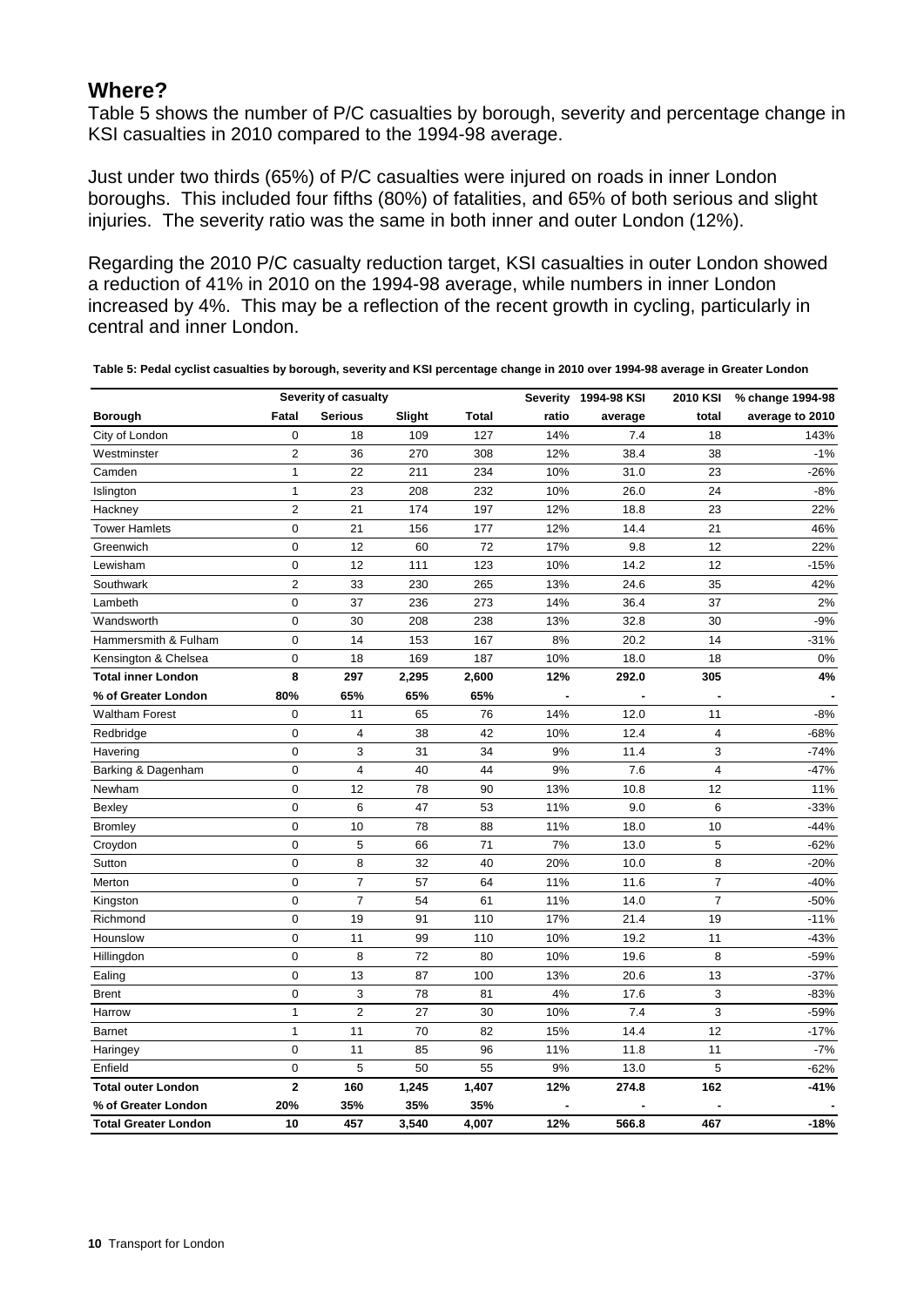Table 6 shows P/C casualties by borough, gender and age group in Greater London in 2010. 63% of male and 73% of female P/C casualties were injured on roads in inner London.

With regard to age, 62% of 16-24 year olds, 69% of 25-59 year olds and 50% of those aged 60 years and over were injured on roads in inner London boroughs, however just over two thirds (67%) of child P/C casualties (under 16 years) were injured in outer London boroughs.

|                             | Gender      |              | <b>Casualty age (banded)</b> |                |       |                |                |       |  |  |
|-----------------------------|-------------|--------------|------------------------------|----------------|-------|----------------|----------------|-------|--|--|
| <b>Borough</b>              | <b>Male</b> | Female       | Under 16                     | 16-24          | 25-59 | $60 + over$    | <b>Unknown</b> | Total |  |  |
| City of London              | 102         | 25           | 0                            | 12             | 110   | $\mathbf{1}$   | 4              | 127   |  |  |
| Westminster                 | 231         | 77           | 6                            | 32             | 249   | 5              | 16             | 308   |  |  |
| Camden                      | 173         | 61           | $\overline{4}$               | 32             | 178   | 8              | 12             | 234   |  |  |
| Islington                   | 158         | 74           | 2                            | 31             | 185   | 3              | 11             | 232   |  |  |
| Hackney                     | 131         | 66           | 9                            | 30             | 138   | 4              | 16             | 197   |  |  |
| <b>Tower Hamlets</b>        | 136         | 41           | $\overline{4}$               | 24             | 131   | $\mathbf{1}$   | 17             | 177   |  |  |
| Greenwich                   | 60          | 12           | 6                            | 14             | 45    | $\overline{2}$ | 5              | 72    |  |  |
| Lewisham                    | 103         | 20           | 9                            | 25             | 81    | $\overline{2}$ | 6              | 123   |  |  |
| Southwark                   | 208         | 57           | 14                           | 27             | 211   | 4              | 9              | 265   |  |  |
| Lambeth                     | 209         | 64           | 2                            | 46             | 211   | $\overline{4}$ | 10             | 273   |  |  |
| Wandsworth                  | 186         | 52           | 5                            | 31             | 181   | 6              | 15             | 238   |  |  |
| Hammersmith & Fulham        | 124         | 43           | 3                            | 23             | 125   | 8              | 8              | 167   |  |  |
| Kensington & Chelsea        | 132         | 55           | $\overline{7}$               | 28             | 141   | $\overline{2}$ | 9              | 187   |  |  |
| <b>Total inner London</b>   | 1,953       | 647          | 71                           | 355            | 1,986 | 50             | 138            | 2,600 |  |  |
| % of Greater London         | 63%         | 73%          | 33%                          | 62%            | 69%   | 50%            | 60%            | 65%   |  |  |
| <b>Waltham Forest</b>       | 65          | 11           | $\overline{4}$               | 12             | 55    | 1              | $\overline{4}$ | 76    |  |  |
| Redbridge                   | 36          | 6            | 3                            | 6              | 31    | 0              | 2              | 42    |  |  |
| Havering                    | 31          | 3            | $\overline{7}$               | 8              | 15    | 1              | 3              | 34    |  |  |
| Barking & Dagenham          | 41          | 3            | 16                           | 11             | 15    | 0              | 2              | 44    |  |  |
| Newham                      | 81          | 9            | 8                            | 16             | 63    | 0              | 3              | 90    |  |  |
| Bexley                      | 52          | $\mathbf{1}$ | 14                           | 10             | 26    | $\overline{c}$ | $\mathbf{1}$   | 53    |  |  |
| <b>Bromley</b>              | 79          | 9            | $\overline{7}$               | 17             | 53    | 4              | $\overline{7}$ | 88    |  |  |
| Croydon                     | 61          | 10           | 9                            | 14             | 41    | 3              | 4              | 71    |  |  |
| Sutton                      | 26          | 14           | 3                            | $\overline{7}$ | 25    | 3              | $\overline{2}$ | 40    |  |  |
| Merton                      | 45          | 19           | 3                            | $\overline{7}$ | 44    | 5              | 5              | 64    |  |  |
| Kingston                    | 47          | 14           | $\overline{7}$               | 10             | 40    | $\overline{2}$ | $\overline{2}$ | 61    |  |  |
| Richmond                    | 83          | 27           | $\overline{7}$               | 12             | 81    | 6              | 4              | 110   |  |  |
| Hounslow                    | 86          | 24           | 12                           | 10             | 78    | 3              | $\overline{7}$ | 110   |  |  |
| Hillingdon                  | 59          | 21           | 10                           | 10             | 47    | $\overline{4}$ | 9              | 80    |  |  |
| Ealing                      | 80          | 20           | 5                            | 15             | 66    | $\overline{7}$ | $\overline{7}$ | 100   |  |  |
| <b>Brent</b>                | 68          | 13           | 3                            | 8              | 63    | $\overline{c}$ | 5              | 81    |  |  |
| Harrow                      | 25          | 5            | $\overline{4}$               | $\overline{4}$ | 18    | $\mathbf{1}$   | 3              | 30    |  |  |
| <b>Barnet</b>               | 72          | 10           | 9                            | 11             | 49    | 4              | 9              | 82    |  |  |
| Haringey                    | 81          | 15           | 9                            | 12             | 64    | $\mathbf 0$    | 11             | 96    |  |  |
| Enfield                     | 49          | 6            | 7                            | 15             | 30    | $\overline{2}$ | 1              | 55    |  |  |
| <b>Total outer London</b>   | 1,167       | 240          | 147                          | 215            | 904   | 50             | 91             | 1,407 |  |  |
| % Greater London            | 37%         | 27%          | 67%                          | 38%            | 31%   | 50%            | 40%            | 35%   |  |  |
| <b>Total Greater London</b> | 3,120       | 887          | 218                          | 570            | 2,890 | 100            | 229            | 4,007 |  |  |

**Table 6: Pedal cyclist casualties by borough, gender and age group in Greater London 2010**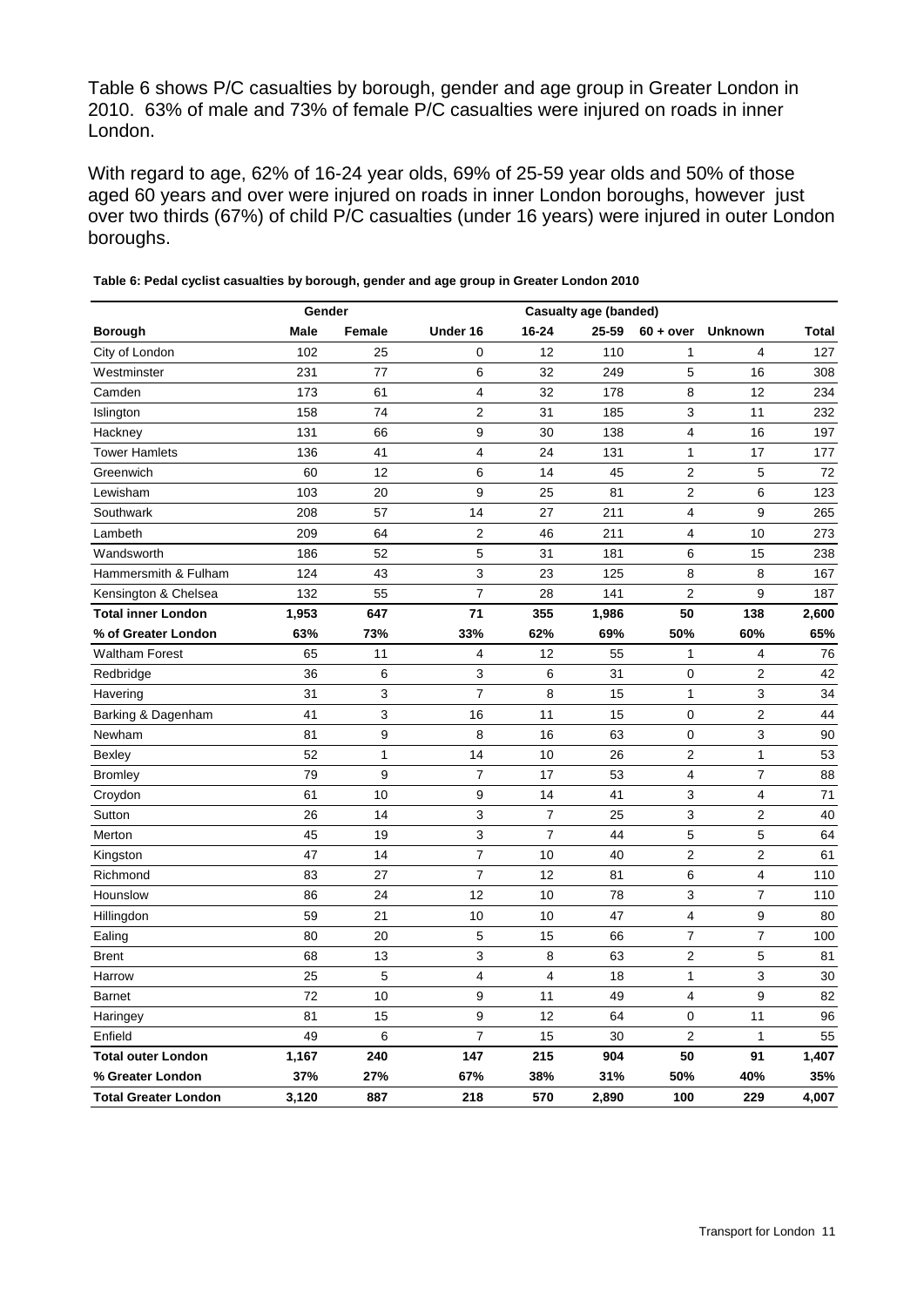Table 7 shows P/C casualties by highway authority and severity. More than two thirds (69%) of injuries occurred on borough roads, these accounted for 70% of fatalities, 68% of serious injuries and 69% of slight. Overall, 31% of cyclists were injured on the TLRN (32% of KSIs). The severity ratio was the same for the TLRN and borough roads (12%).

| <b>Highway authority</b> | Fatal | <b>Serious</b> | Slight | Total | % of total | Severity ratio |
|--------------------------|-------|----------------|--------|-------|------------|----------------|
| <b>TLRN</b>              | 3     | 147            | 1.105  | 1.255 | 31%        | 12%            |
| Borough Road             |       | 310            | 2.435  | 2.752 | 69%        | 12%            |
| Total                    | 10    | 457            | 3.540  | 4,007 | 100%       | 12%            |

**Table 7: Pedal cyclist casualties by highway authority and severity in Greater London 2010**

Table 8 shows P/C casualties by road class and severity. 67% were injured on 'A' class roads, 13% on unclassified, 11% on 'C' class and 9% on 'B' class roads. The highest severity ratio (13%) was recorded for casualties injured on 'C' class roads. The vast majority (98%) of P/C casualties were recorded as being injured on roads subject to a 30mph speed limit.

**Table 8: Pedal cyclist casualties by road class, severity and severity ratio in Greater London 2010**

|              |       | Severity of casualty |        |       |            |                |
|--------------|-------|----------------------|--------|-------|------------|----------------|
| Road class   | Fatal | <b>Serious</b>       | Slight | Total | % of total | Severity ratio |
| A            |       | 310                  | 2,365  | 2,682 | 67%        | 12%            |
| B            | 0     | 34                   | 316    | 350   | 9%         | 10%            |
| C            | 0     | 58                   | 394    | 452   | 11%        | 13%            |
| Unclassified | 3     | 55                   | 465    | 523   | 13%        | 11%            |
| <b>Total</b> | 10    | 457                  | 3,540  | 4.007 | 100%       | 12%            |

Table 9 shows P/C casualties by junction detail and junction control. 84% of P/C casualties were injured at or within 20m of a junction, compared to 75% for all casualties in Greater London, highlighting the particular vulnerability of pedal cyclists at junctions. Of those injured at a junction, 64% occurred at a 'T' or staggered junction and a further 21% at a crossroads. 10% were injured at a roundabout or mini-roundabout. In terms of junction control, three quarters (76%) of P/C casualties were injured at a junction where the control was 'Give Way' and 24% were at a junction controlled by automatic traffic signals.

**Table 9: Pedal cyclist casualties by junction control and junction detail in Greater London 2010**

|                           |                |                   | <b>Junction control</b> |                  |                     |       |
|---------------------------|----------------|-------------------|-------------------------|------------------|---------------------|-------|
|                           |                | <b>Authorised</b> | <b>Automatic</b>        |                  | Give Way or         |       |
| <b>Junction detail</b>    | Not applicable | Person            | <b>Traffic Signals</b>  | <b>Stop Sign</b> | <b>Uncontrolled</b> | Total |
| Roundabout                | n/a            | 0                 | 25                      | 0                | 219                 | 244   |
| Mini-Roundabout           | n/a            | 0                 | 1                       |                  | 79                  | 81    |
| T or Staggered Junction   | n/a            | 0                 | 316                     | 4                | 1,815               | 2,135 |
| Slip Road                 | n/a            | 0                 |                         | $\mathbf 0$      | 9                   | 10    |
| Crossroads                | n/a            |                   | 413                     |                  | 277                 | 692   |
| Multi Junction            | n/a            | 0                 | 35                      | 0                | 14                  | 49    |
| <b>Private Drive</b>      | n/a            |                   | $\overline{2}$          | 0                | 134                 | 137   |
| Other Junction            | n/a            | 0                 |                         | 0                | 3                   | 4     |
| <b>Total at junctions</b> | n/a            | 2                 | 794                     | 6                | 2,550               | 3,352 |
| No junction within 20m    | 655            | n/a               | n/a                     | n/a              | n/a                 | 655   |
| Total                     | 655            | 2                 | 794                     | 6                | 2,550               | 4,007 |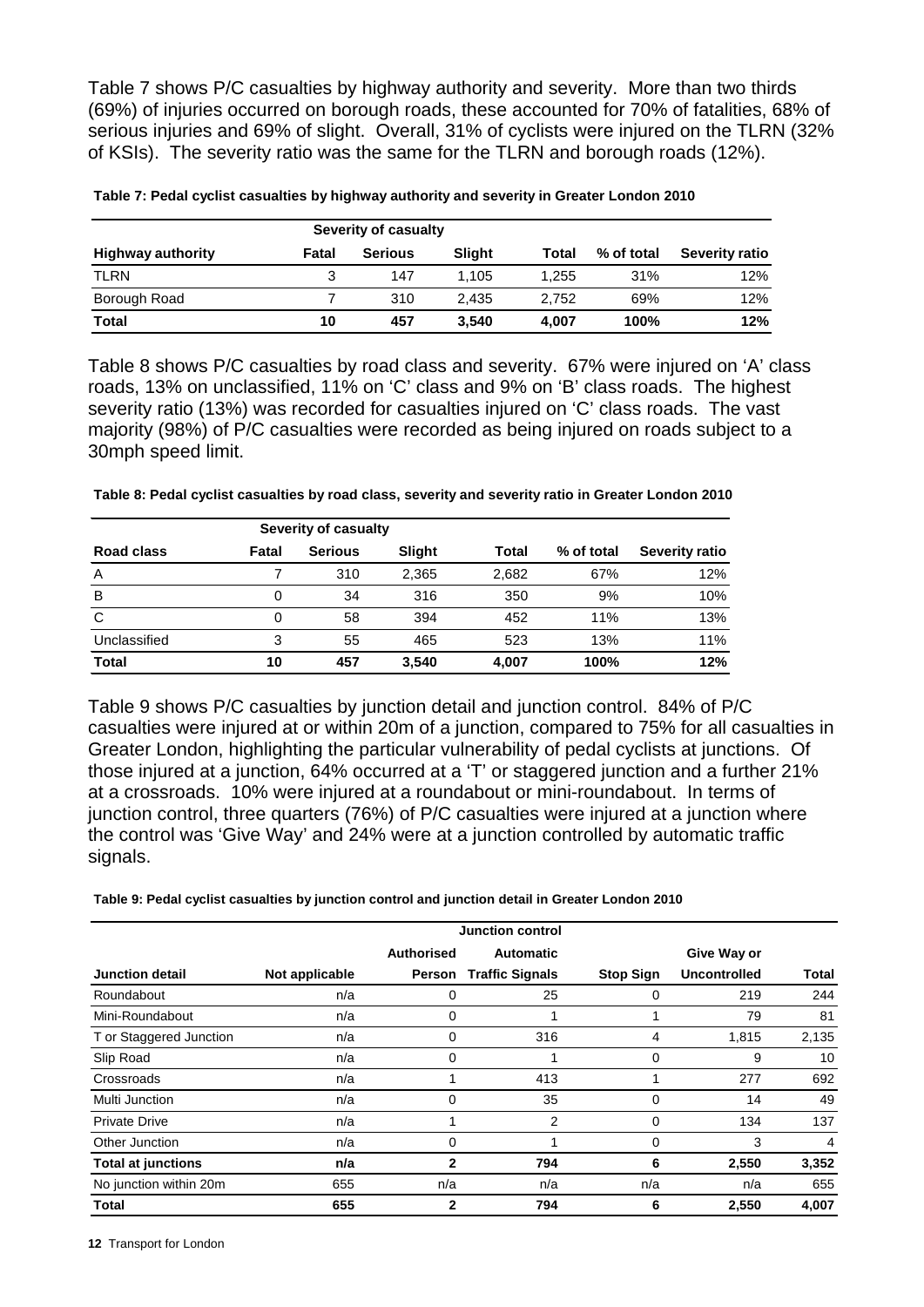# **Road surface and weather**

The majority of P/C casualties (84%) were injured in collisions on a dry road surface, with 15% on a wet surface and less than 1% on frost, ice or snow. The severity ratio on a dry road was slightly lower at 11% than on a wet road at 12%.

90% of P/C casualties were injured in fine weather conditions, while 8% were injured in the rain.

The low numbers of P/C casualties injured in the wet may reflect the fact that some cyclists are less inclined to ride in adverse weather conditions and the lower frequency of wet days compared to dry.

# **When?**

Figures 7, 8 and 9 show the number of P/C casualties by time of day, day of week and month in Greater London in 2010. They also indicate the proportions occurring in daylight or during the hours of darkness.

### **Time of day**

Over three quarters (78%) of P/C casualties were injured in the 12 hour period between 7am and 7pm. There were two clear peaks during this period which coincided with the traditional morning and evening peak traffic periods. Just over a quarter (26%) of all P/C casualties were injured between 7am and 10am, with the highest single hour between 8am and 9am, 468 casualties (12%). A further 34% of cyclists were injured between 4pm and 8pm.

The low period for P/C casualties was between midnight and 6am which accounted for just 3% of the total. 78% of P/C casualties were injured during daylight hours.

### **Day of week**

84% of P/C casualties were injured on a weekday, an average of 17% per weekday, with 9% on a Saturday and 7% on a Sunday. The highest proportion of cyclists injured in the dark (26%) occurred on a Saturday.

### **Month**

Over two thirds (71%) of P/C casualties were injured in the period April to October, with numbers peaking in July at 494 casualties (12%) and June at 455 casualties (11%). Numbers fell to their lowest in the winter months, particularly December and January at 135 and 170 casualties (3% and 4%) respectively. 42% or more of P/C casualties injured per month in January, February, November and December were injured in the dark.

The peak of P/C casualties in June and July may be related to increases in cycling during the summer months, with the relatively warmer weather and longer hours of daylight.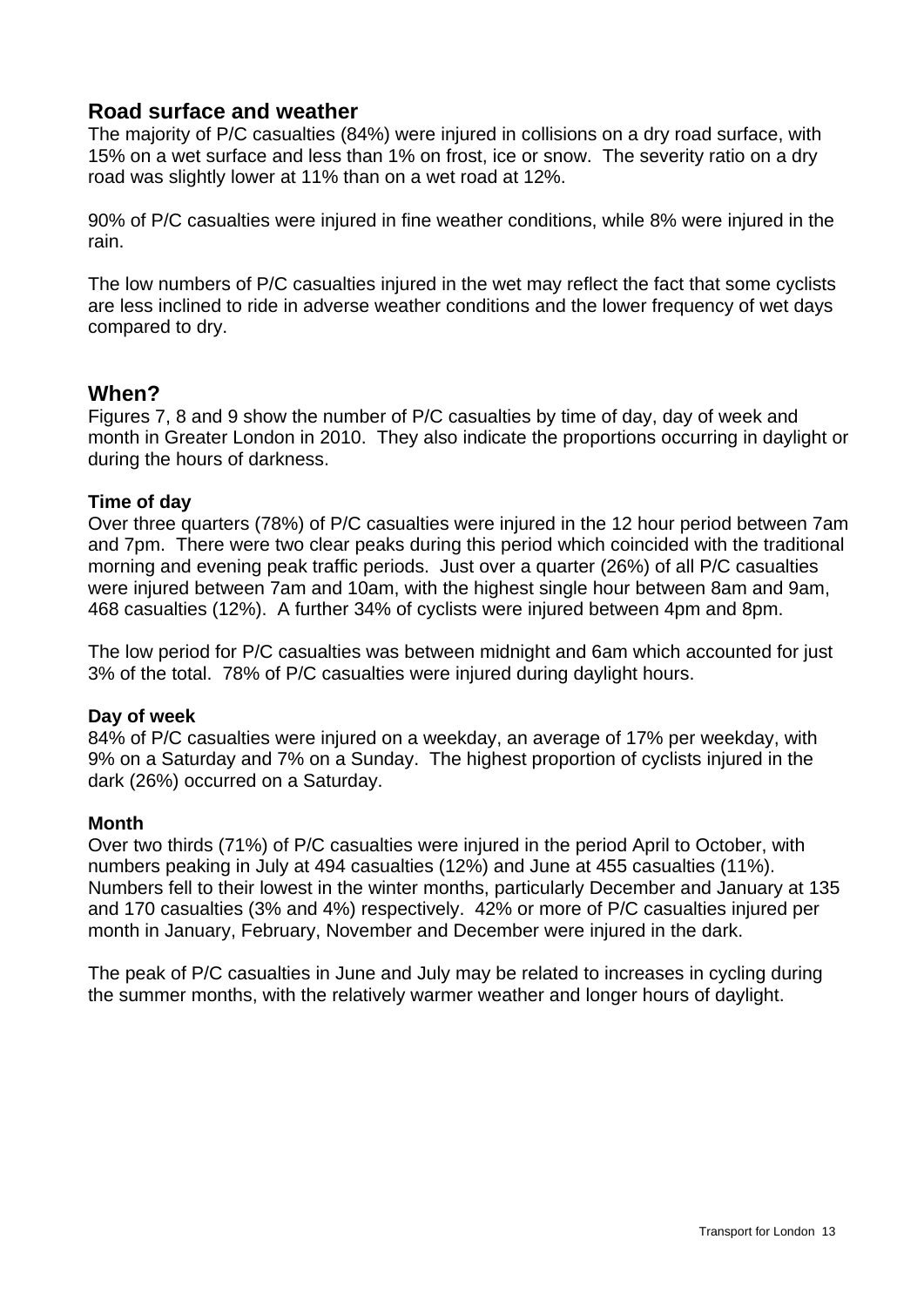

#### **Fig. 7: Pedal cyclist casualties by time of day and light conditions in Greater London 2010**







**Fig. 9: Pedal cyclist casualties by month and light conditions in Greater London 2010**

**Day of week**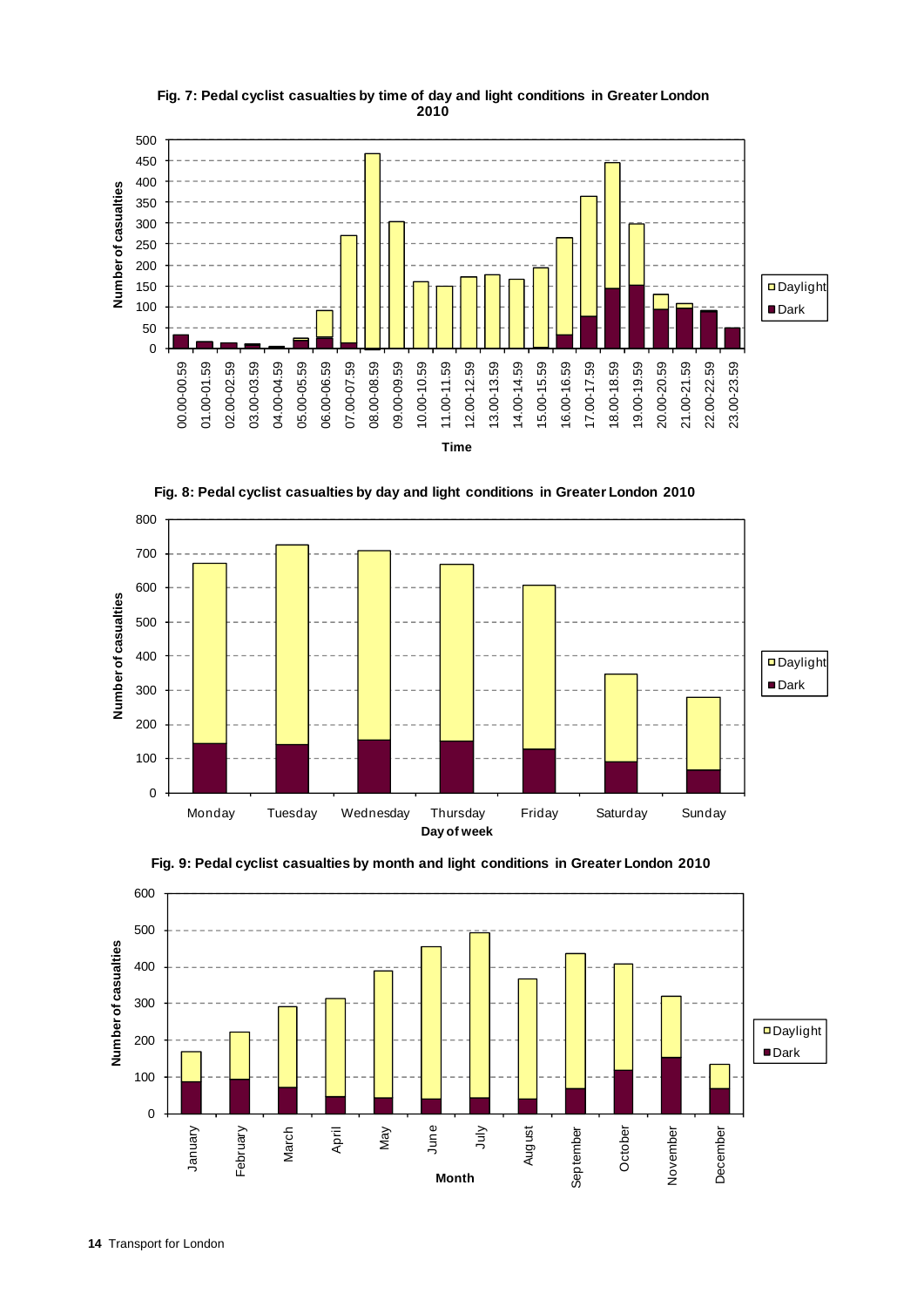# **Manoeuvre**

Table 10 shows P/C casualties by their manoeuvre and severity. Nearly three quarters (74%) of cyclists were injured while 'going ahead', i.e. just riding along the road. The next most common manoeuvre (11%) involved the pedal cyclist performing an overtaking manoeuvre. 5% of P/C casualties were turning right and 2% turning left.

|                               |                | Severity of casualty |                |                |            |                |
|-------------------------------|----------------|----------------------|----------------|----------------|------------|----------------|
| Vehicle manoeuvre             | Fatal          | <b>Serious</b>       | Slight         | Total          | % of total | Severity ratio |
| Reversing                     | 0              | 0                    | 6              | 6              | 0%         | 0%             |
| Parked                        | $\pmb{0}$      | 0                    | 3              | 3              | $0\%$      | $0\%$          |
| Going Ahead But Held Up       | 1              | 2                    | 37             | 40             | 1%         | 8%             |
| Slowing or Stopping           | 0              | 19                   | 92             | 111            | 3%         | 17%            |
| Moving Off                    | 0              | 11                   | 50             | 61             | 2%         | 18%            |
| U-turning                     | 0              | 0                    | 3              | 3              | 0%         | 0%             |
| Turning Left                  | $\overline{2}$ | 9                    | 86             | 97             | 2%         | 11%            |
| Waiting to Turn Left          | 0              | 0                    | $\overline{2}$ | $\overline{2}$ | $0\%$      | $0\%$          |
| Turning Right                 | $\pmb{0}$      | 17                   | 186            | 203            | 5%         | 8%             |
| Waiting to Turn Right         | 0              | 0                    | 12             | 12             | 0%         | $0\%$          |
| Changing Lane To Left         | 0              | 0                    | 8              | 8              | 0%         | 0%             |
| Changing Lane To Right        | 1              | 3                    | 37             | 41             | $1\%$      | 10%            |
| Overtaking Moving Veh Offside | $\pmb{0}$      | 5                    | 51             | 56             | 1%         | 9%             |
| Overtaking Stat Veh Offside   | 0              | 25                   | 169            | 194            | 5%         | 13%            |
| <b>Overtaking Nearside</b>    | 0              | 25                   | 180            | 205            | 5%         | 12%            |
| Going Ahead Left Bend         | 0              | 4                    | 44             | 48             | 1%         | 8%             |
| Going Ahead Right Bend        | 0              | 2                    | 82             | 84             | 2%         | 2%             |
| Going Ahead Other             | 6              | 335                  | 2,492          | 2,833          | 71%        | 12%            |
| <b>Total</b>                  | 10             | 457                  | 3,540          | 4,007          | 100%       | 12%            |

**Table 10: Pedal cyclist casualties by cyclist manoeuvre, severity and severity ratio in Greater London 2010**

# **Common conflicts in pedal cycle KSI collisions**

Tables 11 and 12 show listings of the main types of conflicts that occurred in collisions which resulted in fatal or serious injury to a pedal cyclist in 2010. The tables include a simple sketch representation of the conflict between the pedal cyclist (shown as a broken line) and the other vehicle involved (shown as a solid line). The information included in the tables was compiled from a manual analysis of the details of each P/C KSI collision.

### **Table 11 – Fatal summary**

Three types of conflict each resulted in two (20%) of the fatal P/C collisions and were, the cyclist and other vehicle turning left together, the other vehicle changing lane to the left across the path of the P/C and the P/C riding off the footway and into the path of the other vehicle.

In two fatal collisions (20%) the pedal cyclist was in collision with a heavy goods vehicle (HGV) over 7.5 tonnes. In addition two cyclists (20%) were fatally injured in collisions with a concrete mixing lorry and a skip lorry. Under *STATS 19* these vehicles are coded as 'other motor vehicles' rather than goods vehicles, so are not included in the HGV total. Four cyclists were killed in collisions with cars, one with a bus or coach and one with a taxi.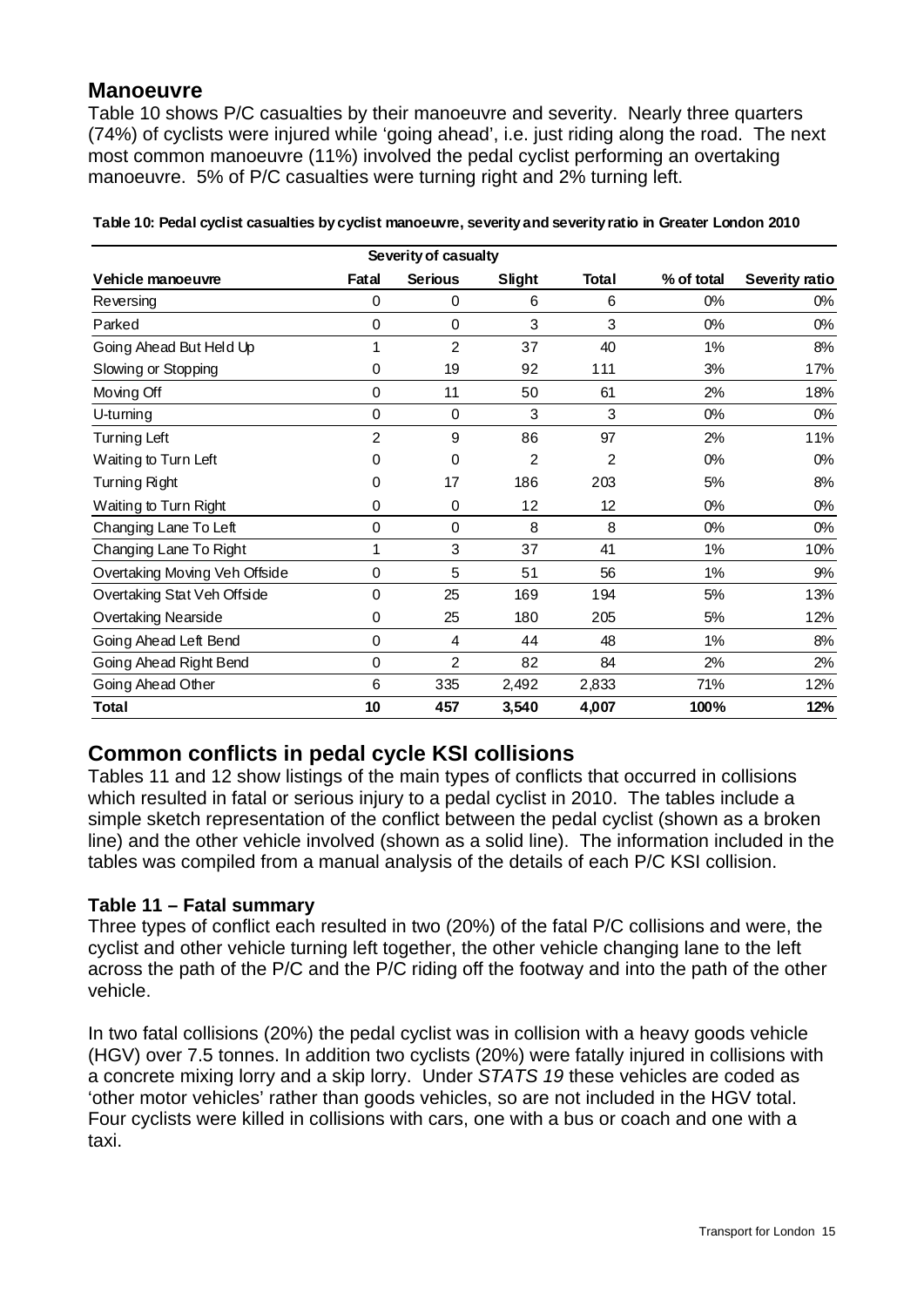#### **Table 11: Ranked analysis of the conflicts between vehicles in collisions resulting in a pedal cyclist being fatally injured in London, 2010**

| <b>Conflict</b>                             | <b>Description</b>                                                         |                |                      |                |              |                     |                      | Conflict between pedal cycle and: |                 |                  |                     |                       | <b>Total</b>   | $\%$ |
|---------------------------------------------|----------------------------------------------------------------------------|----------------|----------------------|----------------|--------------|---------------------|----------------------|-----------------------------------|-----------------|------------------|---------------------|-----------------------|----------------|------|
|                                             |                                                                            | Pedal<br>cycle | 2 wheeler<br>Powered | Car            | Taxi         | Goods<br>under 3.5t | Goods<br>3.5 to 7.5t | Goods<br>over 7.5t                | Bus or<br>coach | Other<br>vehicle | No other<br>vehicle | Multiple<br>vehicle * |                |      |
|                                             | P/C and other<br>vehicle collide<br>when both turning<br>left              | $\mathbf 0$    | $\mathbf 0$          | 0              | 0            | 0                   | 0                    | $\mathbf{1}$                      | $\mathbf 0$     | #1 <sub>1</sub>  | $\mathbf 0$         | $\mathsf 0$           | $\overline{2}$ | 20%  |
| $\begin{bmatrix} 1 \\ 1 \end{bmatrix}$      | Other vehicle<br>changes lane to left<br>across the path of<br>P/C         | 0              | $\mathbf 0$          | $\mathbf{1}$   | 0            | 0                   | 0                    | 0                                 | $\mathbf 0$     | #2 <sub>1</sub>  | 0                   | 0                     | $\mathbf{2}$   | 20%  |
|                                             | P/C rides off<br>footway into path of<br>other vehicle                     | $\overline{0}$ | $\Omega$             | $\overline{0}$ | $\mathbf{1}$ | $\Omega$            | $\Omega$             | 1                                 | $\mathbf 0$     | $\mathbf 0$      | 0                   | 0                     | $\mathbf 2$    | 20%  |
| $\begin{bmatrix} 1 \\ 1 \\ 1 \end{bmatrix}$ | P/C changes lane<br>to right across path<br>of other vehicle.              | $\mathbf 0$    | $\mathbf 0$          | $\mathbf{1}$   | 0            | 0                   | 0                    | 0                                 | $\pmb{0}$       | $\mathbf 0$      | $\mathbf 0$         | $\mathsf 0$           | $\mathbf{1}$   | 10%  |
| I.<br>$\mathbf I$                           | P/C hits open door<br>/ swerves to avoid<br>open door of other<br>vehicle. | $\mathbf 0$    | $\mathbf 0$          | $\mathbf{1}$   | $\mathbf 0$  | 0                   | $\mathbf 0$          | $\mathbf 0$                       | 0               | $\mathbf 0$      | $\pmb{0}$           | $\mathbf 0$           | 1              | 10%  |
|                                             | Other vehicle runs<br>into rear of P/C                                     | $\pmb{0}$      | $\mathbf 0$          | $\mathbf 0$    | $\mathbf 0$  | $\mathbf 0$         | $\mathbf 0$          | $\mathbf 0$                       | $\mathbf{1}$    | $\mathbf 0$      | $\pmb{0}$           | $\mathsf 0$           | 1              | 10%  |
| п<br>$\blacksquare$                         | Head on collision<br>between P/C and<br>other vehicle                      | $\mathbf 0$    | $\mathbf 0$          | $\mathbf{1}$   | $\mathbf 0$  | $\mathbf 0$         | 0                    | $\mathbf 0$                       | $\mathbf 0$     | $\mathbf 0$      | 0                   | 0                     | $\mathbf{1}$   | 10%  |
|                                             | <b>TOTAL</b>                                                               | 0              | $\mathbf 0$          | 4              | 1            | 0                   | 0                    | $\mathbf{2}$                      | 1               | $\mathbf 2$      | 0                   | 0                     | 10             | 100% |

#1 Skip

#2 Concrete mixing lorry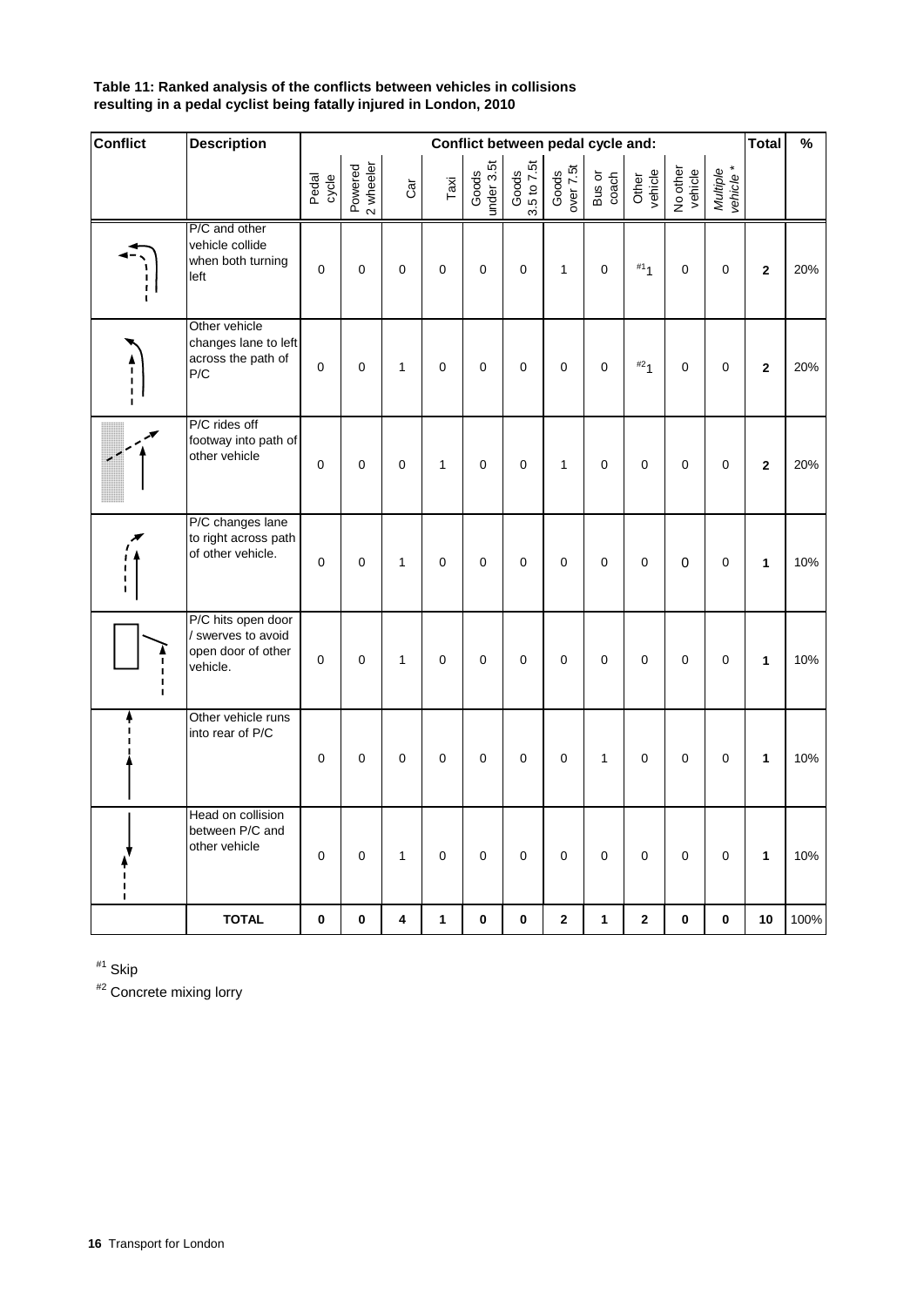### **Table 12 – Serious summary**

The most common conflict in collisions which resulted in serious injury to a cyclist involved the other vehicle turning right across the path of the oncoming cyclist. This accounted for 52 out of 456 (11%) of the serious collisions.

The second most common conflicts both had 48 collisions (11%) and involved the cyclist and other vehicle travelling alongside each other and the door of the other vehicle being opened into the path of the P/C and the cyclist either hitting it or being injured when swerving to avoid it. A further 41 collisions (9%) involved the other vehicle turning left across the path of the pedal cyclist.

A total of 67 collisions (15%) involved the other vehicle disobeying the junction control and either going straight across the path of the cyclist (6%), turning right into the path of the cyclist (5%), or turning left into the cyclist's path (4%).

In just over two thirds (67%) of serious P/C collisions the main conflict was between the cyclist and a car. Goods vehicles were involved in 13% of collisions resulting in serious injury to a P/C.

| Table 12: Ranked analysis of the most commonly occurring conflicts between vehicles in collisions |
|---------------------------------------------------------------------------------------------------|
| resulting in a pedal cyclist being seriously injured in London, 2010                              |
|                                                                                                   |

| <b>Conflict</b>                 | <b>Description</b>                                                                           |                |                      |     |                |                     |                      | Conflict between pedal cycle and: |                 |                  |                     |                       | <b>Total</b> | $\%$ |
|---------------------------------|----------------------------------------------------------------------------------------------|----------------|----------------------|-----|----------------|---------------------|----------------------|-----------------------------------|-----------------|------------------|---------------------|-----------------------|--------------|------|
|                                 |                                                                                              | Pedal<br>cycle | 2 wheeler<br>Powered | Car | Taxi           | under 3.5t<br>Goods | Goods<br>3.5 to 7.5t | over 7.5t<br>Goods                | Bus or<br>coach | Other<br>vehicle | No other<br>vehicle | Multiple<br>vehicle * |              |      |
|                                 | Other vehicle turns<br>right across path of<br>P/C                                           | 0              | $\overline{c}$       | 46  | $\mathbf 0$    | 3                   | $\mathbf 0$          | $\mathbf 0$                       | $\mathbf{1}$    | $\mathbf 0$      | $\pmb{0}$           | (0)                   | 52           | 11%  |
| $\prod_{i=1}^{n}$               | P/C and other<br>vehicle travelling<br>alongside each<br>other.                              | $\mathbf{1}$   | $\mathbf{1}$         | 25  | $\mathbf{1}$   | 6                   | $\overline{c}$       | $\mathbf{1}$                      | 9               | $\overline{2}$   | $\mathbf 0$         | (0)                   | 48           | 11%  |
|                                 | P/C hits open door<br>/ swerves to avoid<br>open door of other<br>vehicle.                   | $\overline{0}$ | $\overline{0}$       | 34  | 8              | 6                   | $\mathbf 0$          | $\mathbf 0$                       | 0               | $\mathbf 0$      | $\mathbf 0$         | (2)                   | 48           | 11%  |
| $\frac{1}{1}$<br>$\blacksquare$ | Other vehicle turns<br>left across the path<br>of P/C                                        | $\Omega$       | $\mathbf 0$          | 26  | $\mathbf 0$    | $\overline{7}$      | $\mathbf 0$          | 6                                 | $\mathbf{1}$    | $\mathbf{1}$     | $\pmb{0}$           | (0)                   | 41           | 9%   |
| $\star$                         | Other vehicle fails<br>to give way or<br>disobeys junction<br>control & collides<br>with P/C | 0              | $\mathbf{1}$         | 21  | $\overline{2}$ | 1                   | $\mathbf{1}$         | $\mathbf 0$                       | 0               | $\mathbf 0$      | $\pmb{0}$           | (1)                   | 26           | 6%   |
| $\star$<br>п<br>п               | Other vehicle<br>disobeys junction<br>control & turns right<br>into path of P/C              | $\Omega$       | $\Omega$             | 20  | $\mathbf 0$    | 2                   | $\mathbf{1}$         | $\overline{2}$                    | 0               | $\mathbf 0$      | $\mathbf 0$         | (0)                   | 25           | 5%   |

Transport for London 17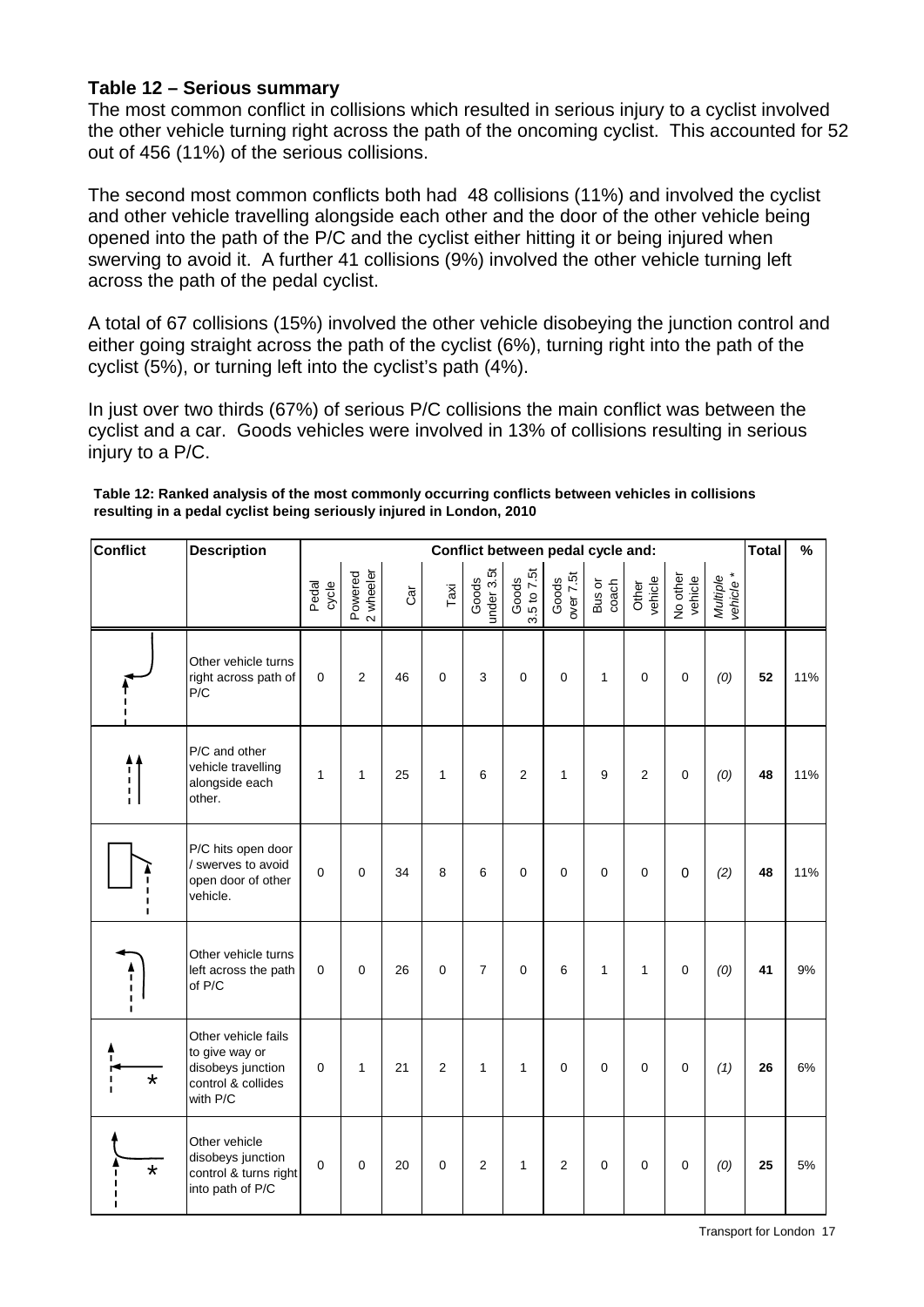| Conflict      | <b>Description</b>                                                                                        | Conflict between pedal cycle and: |                      |                |                 |                     |                      |                    | <b>Total</b>    | $\%$             |                     |                       |         |       |
|---------------|-----------------------------------------------------------------------------------------------------------|-----------------------------------|----------------------|----------------|-----------------|---------------------|----------------------|--------------------|-----------------|------------------|---------------------|-----------------------|---------|-------|
|               |                                                                                                           | Pedal<br>cycle                    | 2 wheeler<br>Powered | Car            | $\mathsf{Taxi}$ | Goods<br>under 3.5t | Goods<br>3.5 to 7.5t | Goods<br>over 7.5t | Bus or<br>coach | Other<br>vehicle | No other<br>vehicle | Multiple<br>vehicle * |         |       |
|               | Other vehicle runs<br>into rear of P/C                                                                    | $\mathbf{1}$                      | $\mathbf{1}$         | 20             | $\pmb{0}$       | 1                   | 1                    | 0                  | $\mathbf{1}$    | $\mathbf 0$      | 0                   | (2)                   | 25      | 5%    |
|               | No other vehicle hit<br>by P/C (although<br>may be involved).<br>Various manouvres<br>or loss of control. | $\pmb{0}$                         | 0                    | 1              | $\mathbf 0$     | 0                   | $\mathbf 0$          | 0                  | $\pmb{0}$       | $\pmb{0}$        | 21                  | (0)                   | 22      | 5%    |
|               | P/C rides off<br>footway into path of<br>other vehicle.                                                   | $\mathbf 0$                       | 0                    | 18             | $\mathbf 0$     | 0                   | 1                    | 0                  | $\mathbf 0$     | 1                | 0                   | (1)                   | 20      | 4%    |
| $\star$       | Other vehicle<br>disobeys junction<br>control & turns left<br>into path of P/C                            | $\mathbf 0$                       | 0                    | 13             | 1               | 1                   | 1                    | 0                  | $\pmb{0}$       | $\pmb{0}$        | $\mathbf 0$         | (0)                   | 16      | 4%    |
|               | P/C runs into rear<br>of other vehicle.                                                                   | $\mathbf{1}$                      | $\mathbf{1}$         | 3              | 1               | 5                   | $\pmb{0}$            | 0                  | 5               | $\mathbf 0$      | $\mathbf 0$         | (1)                   | 16      | 4%    |
|               | Head on collision<br>between P/C and<br>other vehicle                                                     | $\mathbf 0$                       | 1                    | 13             | 1               | 0                   | $\mathbf 0$          | 0                  | $\pmb{0}$       | $\pmb{0}$        | 0                   | (0)                   | 15      | 3%    |
| ¥             | P/C fails to give<br>way or disobeys<br>junction control &<br>collides with other<br>vehicle              | $\pmb{0}$                         | 0                    | 11             | 2               | $\mathbf{1}$        | $\pmb{0}$            | 0                  | $\pmb{0}$       | $\pmb{0}$        | $\mathbf 0$         | (1)                   | 14      | $3%$  |
| ı             | P/C hits parked<br>vehicle                                                                                | $\pmb{0}$                         | 0                    | 12             | $\pmb{0}$       | 1                   | $\pmb{0}$            | 0                  | $\pmb{0}$       | $\pmb{0}$        | $\pmb{0}$           | (0)                   | 13      | $3%$  |
|               | P/C performs<br>overtaking<br>manoeuvre into<br>path of right turning<br>vehicle                          | $\pmb{0}$                         | $\mathbf{1}$         | $\overline{7}$ | $\mathbf 0$     | 1                   | 1                    | $\mathbf 0$        | $\pmb{0}$       | $\pmb{0}$        | $\pmb{0}$           | (0)                   | 10      | 2%    |
| $\frac{1}{1}$ | Other vehicle<br>changes lane to left<br>across the path of<br>P/C                                        | $\pmb{0}$                         | 0                    | 4              | $\mathbf 0$     | 1                   | $\pmb{0}$            | $\mathbf{1}$       | $\pmb{0}$       | $\pmb{0}$        | $\pmb{0}$           | (0)                   | $\bf 6$ | $1\%$ |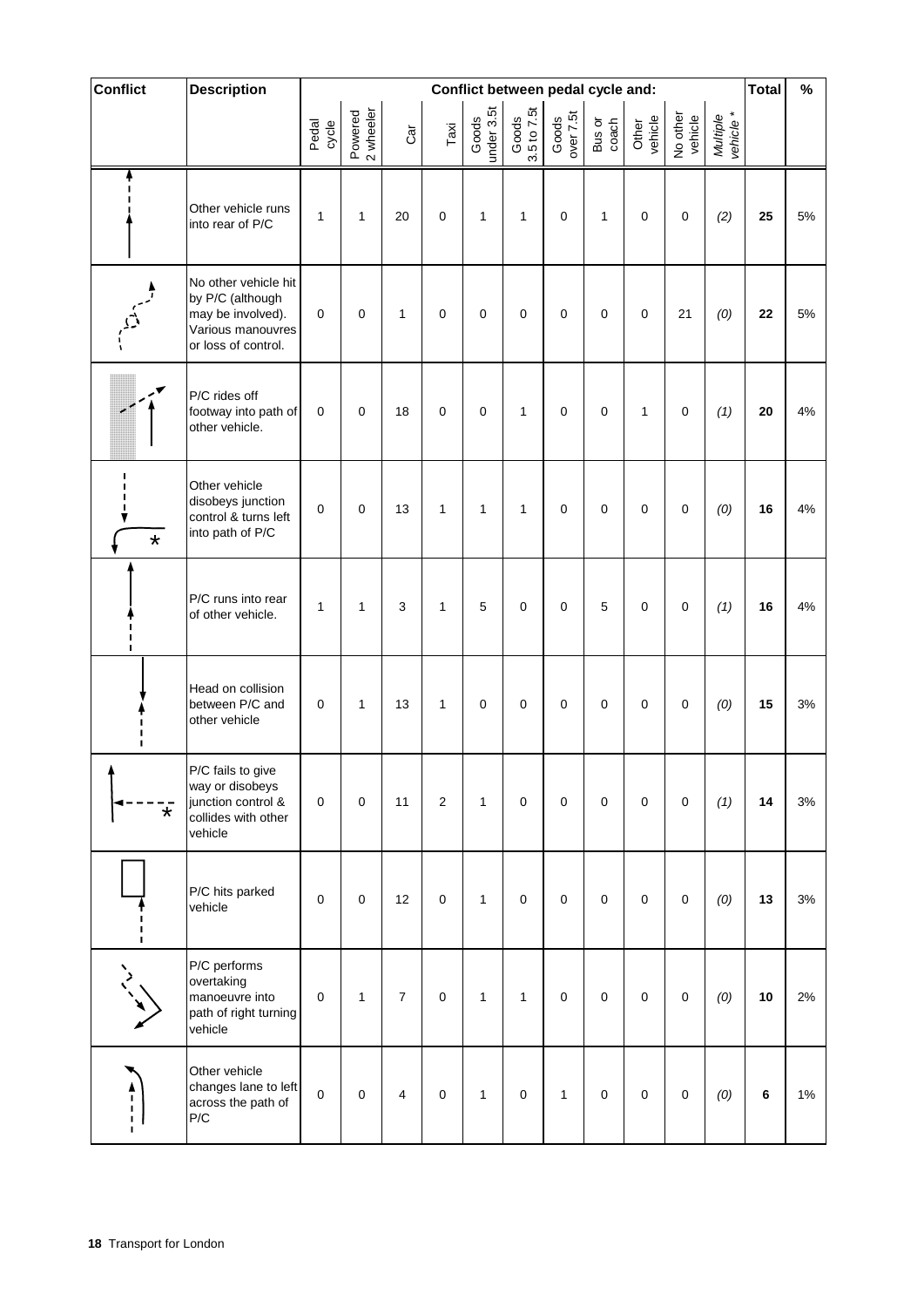| Conflict           | <b>Description</b>                                                                | Conflict between pedal cycle and: |                      |                |              |                     |                      |                    | Total           | $\%$             |                     |                       |                         |    |
|--------------------|-----------------------------------------------------------------------------------|-----------------------------------|----------------------|----------------|--------------|---------------------|----------------------|--------------------|-----------------|------------------|---------------------|-----------------------|-------------------------|----|
|                    |                                                                                   | Pedal<br>cycle                    | 2 wheeler<br>Powered | Car            | Taxi         | Goods<br>under 3.5t | Goods<br>3.5 to 7.5t | Goods<br>over 7.5t | Bus or<br>coach | Other<br>vehicle | No other<br>vehicle | Multiple<br>vehicle * |                         |    |
|                    | Other vehicle<br>U-turns into path of<br>P/C                                      | $\pmb{0}$                         | $\pmb{0}$            | $\overline{5}$ | $\mathbf{1}$ | $\pmb{0}$           | $\pmb{0}$            | $\boldsymbol{0}$   | $\mathbf 0$     | $\pmb{0}$        | $\pmb{0}$           | (0)                   | $\bf 6$                 | 1% |
|                    | P/C brakes and/or<br>swerves to avoid<br>(uninjured)<br>pedestrian                | $\pmb{0}$                         | $\mathbf 0$          | $\pmb{0}$      | $\mathbf 0$  | $\mathbf 0$         | $\pmb{0}$            | $\pmb{0}$          | $\mathbf 0$     | $\mathbf 0$      | $\,6$               | (0)                   | $\bf 6$                 | 1% |
| п<br>$\mathbf I$   | P/C turns right<br>across path of<br>other vehicle                                | $\mathbf{1}$                      | $\overline{2}$       | 2              | $\mathbf 0$  | $\mathbf 0$         | $\mathbf 0$          | $\mathbf 0$        | $\pmb{0}$       | $\mathbf 0$      | $\pmb{0}$           | (0)                   | $\sqrt{5}$              | 1% |
|                    | P/C rides across<br>road at pedestrian<br>crossing into path<br>of other vehicle. | $\pmb{0}$                         | $\mathbf 0$          | $\overline{4}$ | $\pmb{0}$    | $\pmb{0}$           | $\pmb{0}$            | $\mathbf 0$        | $\mathbf{1}$    | $\pmb{0}$        | $\pmb{0}$           | (0)                   | $\overline{\mathbf{5}}$ | 1% |
|                    | P/C loses control &<br>hits other vehicle -<br>various<br>manoeuvres              | $\mathbf 0$                       | $\mathbf{1}$         | 3              | $\mathbf 0$  | $\mathbf 0$         | $\pmb{0}$            | $\pmb{0}$          | $\pmb{0}$       | $\mathbf{1}$     | $\pmb{0}$           | (0)                   | 5                       | 1% |
| ı<br>$\frac{1}{1}$ | P/C changes lane<br>to right across path<br>of other vehicle.                     | $\pmb{0}$                         | $\mathbf 0$          | 4              | $\mathbf 0$  | $\mathbf 0$         | $\mathbf 0$          | $\mathbf 0$        | 1               | $\mathbf 0$      | $\pmb{0}$           | (0)                   | $\sqrt{5}$              | 1% |
| $\frac{1}{1}$      | P/C and other<br>vehicle collide<br>when both turning<br>left                     | $\pmb{0}$                         | $\pmb{0}$            | $\mathbf{1}$   | $\mathbf 0$  | 1                   | $\pmb{0}$            | $\mathbf{1}$       | $\pmb{0}$       | $\mathbf{1}$     | $\pmb{0}$           | (0)                   | 4                       | 1% |
|                    | Other vehicle<br>reverses into P/C                                                | $\pmb{0}$                         | $\mathbf 0$          | 3              | $\mathbf 0$  | 1                   | $\mathbf 0$          | $\pmb{0}$          | $\pmb{0}$       | $\pmb{0}$        | $\pmb{0}$           | (0)                   | 4                       | 1% |
|                    | Not known how<br>collision occurred                                               | $\pmb{0}$                         | $\mathbf 0$          | $\overline{2}$ | $\mathbf 0$  | $\mathbf 0$         | $\mathbf 0$          | $\mathbf 0$        | $\mathbf 0$     | $\mathbf 0$      | $\sqrt{2}$          | (0)                   | 4                       | 1% |
|                    | Other vehicle starts<br>off or pulls out into<br>path of P/C                      | $\pmb{0}$                         | $\pmb{0}$            | $\mathbf{3}$   | $\mathbf 0$  | $\mathbf{1}$        | $\pmb{0}$            | $\pmb{0}$          | $\mathsf 0$     | $\pmb{0}$        | $\pmb{0}$           | (0)                   | 4                       | 1% |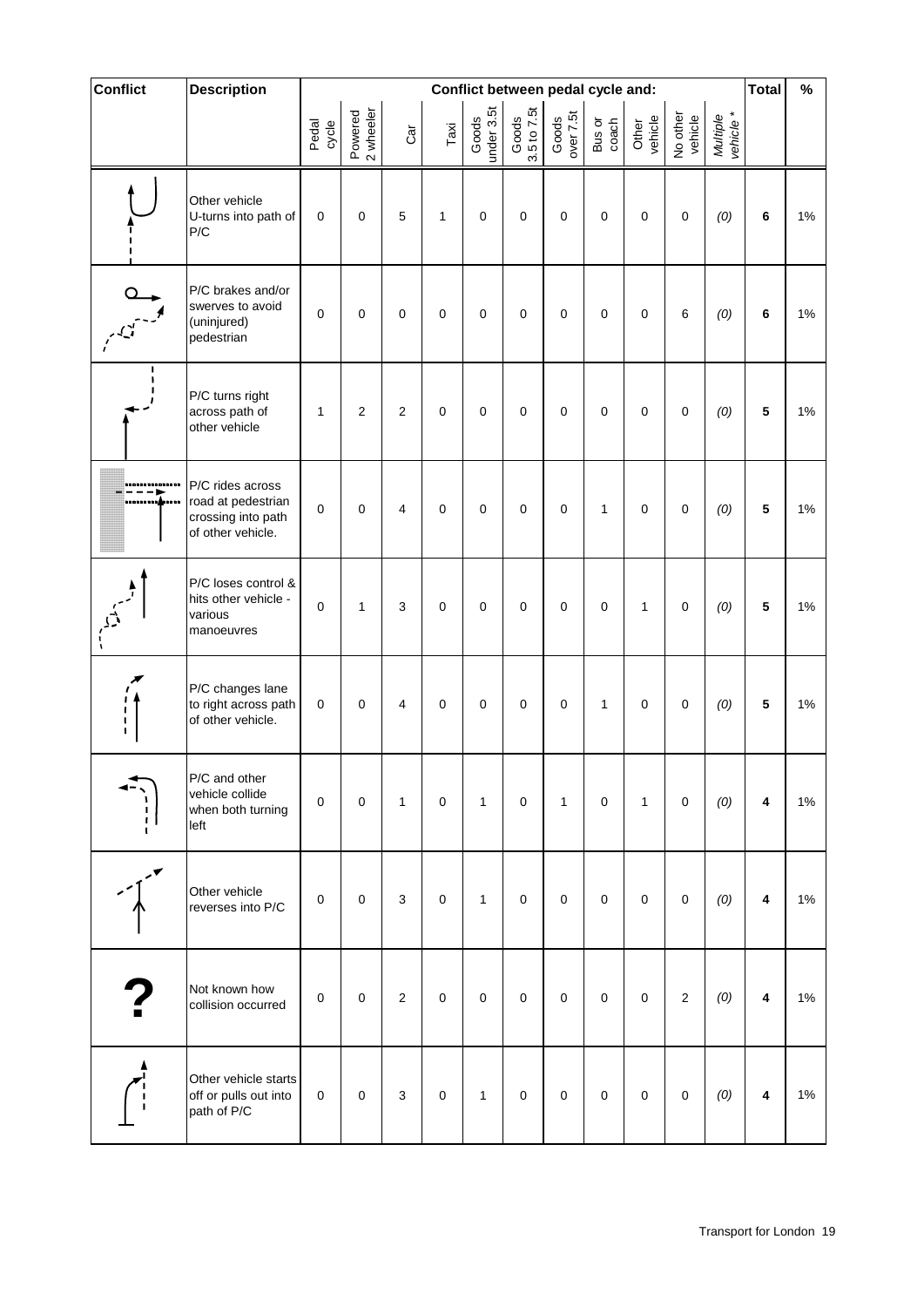| <b>Conflict</b>                 | <b>Description</b>                                                                      |                |                      |                |             |                     |                      |                    | Conflict between pedal cycle and: |                  |                     |                       | <b>Total</b>            | $\%$ |
|---------------------------------|-----------------------------------------------------------------------------------------|----------------|----------------------|----------------|-------------|---------------------|----------------------|--------------------|-----------------------------------|------------------|---------------------|-----------------------|-------------------------|------|
|                                 |                                                                                         | Pedal<br>cycle | 2 wheeler<br>Powered | Cār            | Taxi        | under 3.5t<br>Goods | 3.5 to 7.5t<br>Goods | Goods<br>over 7.5t | Bus or<br>coach                   | Other<br>vehicle | No other<br>vehicle | vehicle *<br>Multiple |                         |      |
| <b>Various</b>                  | Various<br>manouvres,                                                                   | $\mathbf 0$    | $\mathbf 0$          | $\overline{2}$ | $\mathbf 0$ | $\mathbf 0$         | $\mathbf 0$          | $\mathbf 0$        | $\mathbf 0$                       | $\pmb{0}$        | 1                   | (1)                   | 3                       | 1%   |
| í.                              | P/C and other<br>vehicle collide<br>when both turning<br>right                          | $\mathbf 0$    | $\mathbf 0$          | $\mathbf{1}$   | $\pmb{0}$   | $\overline{2}$      | $\mathbf 0$          | $\mathbf 0$        | $\pmb{0}$                         | $\pmb{0}$        | $\pmb{0}$           | (0)                   | 3                       | 1%   |
| $\star$<br>v                    | P/C disobeys<br>junction control &<br>turns left into path<br>of other vehicle          | $\overline{0}$ | $\mathbf 0$          | $\mathbf{1}$   | $\pmb{0}$   | 1                   | $\mathbf 0$          | $\mathbf 0$        | $\mathbf 0$                       | $\pmb{0}$        | $\pmb{0}$           | (0)                   | $\overline{\mathbf{2}}$ | 0%   |
| $\frac{1}{1}$<br>$\blacksquare$ | Other vehicle<br>changes lane to<br>right across the<br>path of P/C                     | $\mathbf 0$    | 1                    | $\mathbf{1}$   | $\mathbf 0$ | $\mathbf 0$         | $\mathbf 0$          | $\mathbf 0$        | $\mathbf 0$                       | $\mathbf 0$      | $\overline{0}$      | (0)                   | $\mathbf 2$             | 0%   |
| $\blacksquare$                  | P/C strikes ped<br>crossing road not<br>at or within 50m of<br>a formal ped<br>crossing | $\mathbf 0$    | $\mathbf 0$          | $\mathbf 0$    | $\mathbf 0$ | $\mathbf 0$         | $\mathbf 0$          | $\mathbf 0$        | $\mathbf 0$                       | $\mathbf 0$      | $\mathbf{1}$        | (0)                   | 1                       | 0%   |
|                                 | <b>TOTAL</b>                                                                            | 4              | 12                   | 306            | 17          | 42                  | 8                    | 11                 | 19                                | 6                | 31                  | 0                     | 456                     | 100% |

\* collisions involving three or more vehicles - the main vehicle in such collisions is recorded in the relevant column

**All vehicles involved in collisions in which a pedal cyclist was injured** 

Table 13 shows all the vehicles involved in collisions resulting in injury to one or more pedal cyclist in Greater London in 2010. It must be emphasised that the cyclist may not have been in direct contact with each of the vehicle types listed.

Cars were by far the most common vehicle involved in collisions where a cyclist was injured, representing 74% of the other vehicles involved. This was the case for all severities and for male and female casualties.

After cars, goods vehicles, buses/coaches and taxis were the most common vehicles involved in P/C collisions.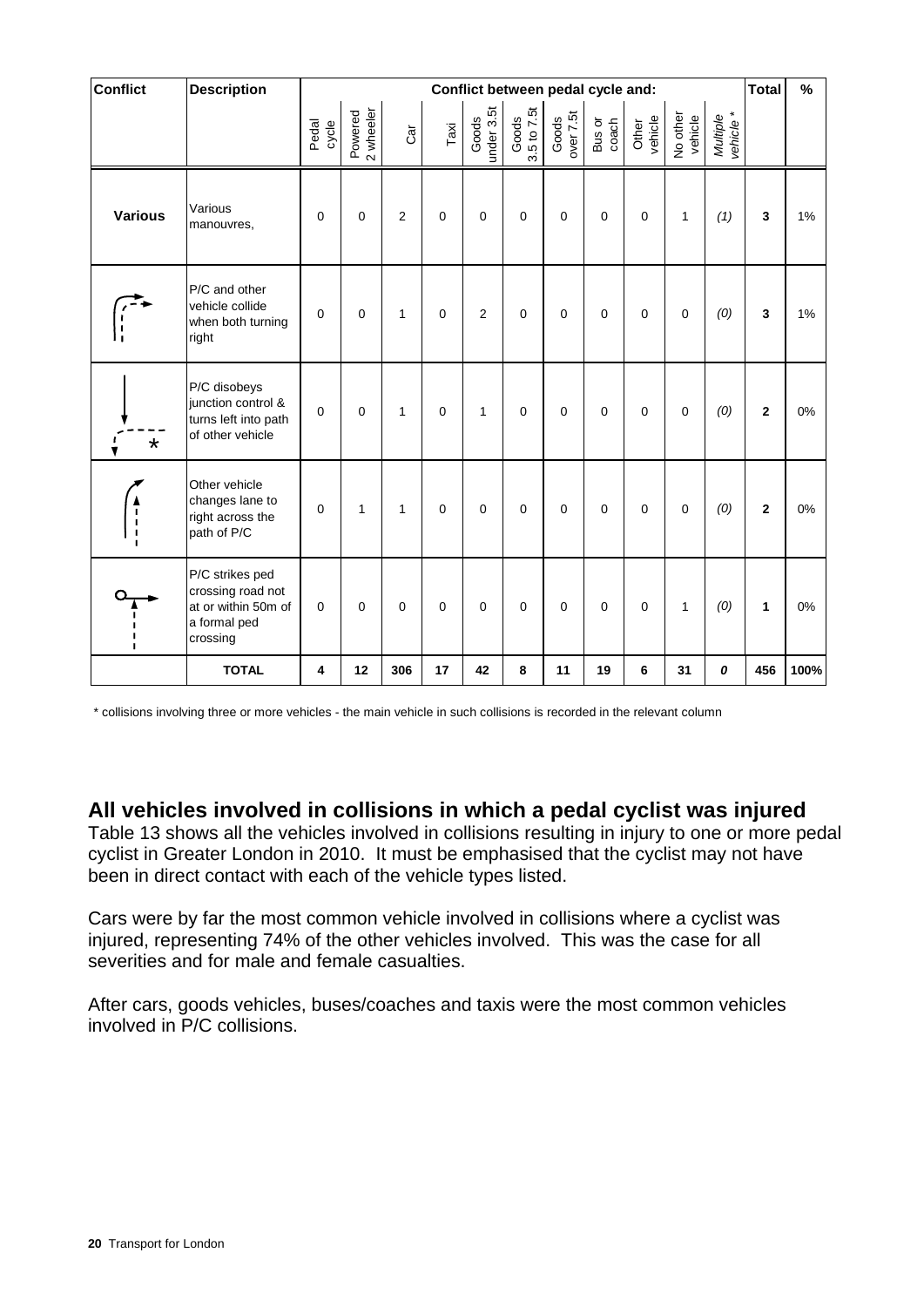**Table 13: All vehicles involved in collisions where one or more pedal cyclist was injured - Greater London 2010**

|                                                                                     |                | Number of each type of vehicle      |        | Number of each type of vehicle      |                |          |  |  |
|-------------------------------------------------------------------------------------|----------------|-------------------------------------|--------|-------------------------------------|----------------|----------|--|--|
|                                                                                     |                | involved in collisions resulting in |        | involved in collisions resulting in |                |          |  |  |
|                                                                                     |                | male pedal cyclist casualties       |        | female pedal cyclist casualties     |                |          |  |  |
| Vehicles involved in P/C collisions                                                 | Fatal          | <b>Serious</b>                      | Slight | Fatal                               | <b>Serious</b> | Slight   |  |  |
| Pedal Cycle                                                                         | 6              | 362                                 | 2,760  | 4                                   | 101            | 788      |  |  |
| $M/C \le 50cc$                                                                      | 0              | 3                                   | 7      | 0                                   |                |          |  |  |
| M/C 50-125cc                                                                        | $\mathbf 0$    | 4                                   | 31     | 0                                   | 3              | 10       |  |  |
| M/C 125-500cc                                                                       | 0              | 0                                   | 5      | 0                                   | 0              | 4        |  |  |
| M/C > 500cc                                                                         | $\mathbf 0$    | $\overline{2}$                      | 25     | $\Omega$                            |                | 7        |  |  |
| Taxi                                                                                | $\mathbf 0$    | 12                                  | 149    |                                     | 5              | 50       |  |  |
| Car                                                                                 | 3              | 258                                 | 1,979  |                                     | 56             | 562      |  |  |
| Minibus (8-16 Passengers)                                                           | 0              | 0                                   | 7      | 0                                   |                | 2        |  |  |
| Bus/Coach                                                                           | 0              | 18                                  | 100    |                                     | 3              | $\Omega$ |  |  |
| <b>Other Motor Vehicle</b>                                                          |                | 3                                   | 15     |                                     | $\overline{2}$ | 33       |  |  |
| Light Goods $(=< 3.5t MGW)$                                                         | 0              | 29                                  | 278    | 0                                   | 15             | 75       |  |  |
| Medium Goods (3.5-7.5t MGW)                                                         | 0              | 5                                   | 33     | 0                                   | 3              | 16       |  |  |
| Heavy Goods( => 7.5t MGW)                                                           | $\overline{2}$ | 5                                   | 15     | 0                                   | 6              | 4        |  |  |
| Sum of all vehicles involved in collisions<br>resulting in one or more P/C casualty | 12             | 701                                 | 5,404  | 8                                   | 197            | 1,552    |  |  |

#### **Contributory factors**

Table 14 shows the top 20 contributory factors assigned to P/Cs and other vehicles involved in collisions resulting in one or more P/C casualty.

Contributory factors are assigned to the participants of a collision by the police and can be highly subjective. They reflect the reporting officer's opinion at the time of reporting and may not be the result of extensive investigation. Up to six factors can be assigned to a single collision; more than one factor may be assigned to the same road user and the same factor may relate to more than one road user.

The table indicates the frequency that contributory factors were assigned to the participants of these collisions, which gives an indication of the actions that might have been taken by the cyclist and other road users involved at the time of the collision.

The two most frequently coded factors for both the P/C and other vehicle were 'failed to look properly' and 'failed to judge other person's path or speed'.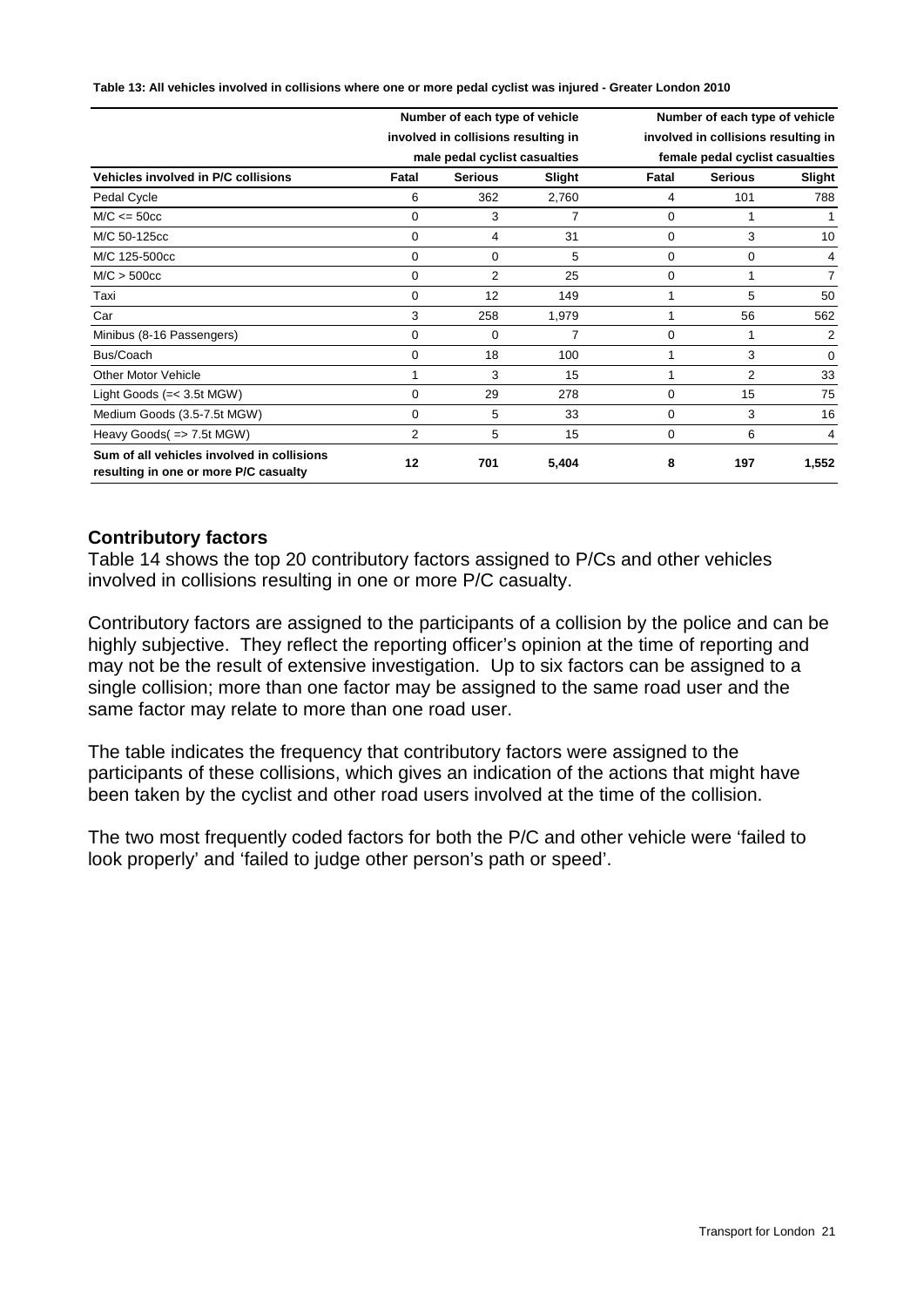**Table 14: Contributory factors assigned to all vehicles involved in collisions where one or more pedal cyclist was injured in Greater London in 2010**

**Top 20 factors assigned to the cyclist**

|                                                          | No. of times factor |
|----------------------------------------------------------|---------------------|
| <b>Contributory factor</b>                               | assigned to cyclist |
| 405 FAILED TO LOOK PROPERLY                              | 947                 |
| 406 FAILED TO JUDGE OTHER PERSON'S PATH OR SPEED         | 543                 |
| 602 CARELESS/RECKLESS/IN A HURRY                         | 370                 |
| 410 LOSS OF CONTROL                                      | 297                 |
| 403 POOR TURN OR MANOEUVRE                               | 195                 |
| 701 VISION AFFECTED - STATIONARY OR PARKED VEHICLE(S)    | 181                 |
| 310 CYCLIST ENTERING ROAD FROM PAVEMENT                  | 166                 |
| 409 SWERVED                                              | 103                 |
| 308 FOLLOWING TOO CLOSE                                  | 90                  |
| 408 SUDDEN BRAKING                                       | 73                  |
| 307 TRAVELLING TOO FAST FOR CONDITIONS                   | 63                  |
| 301 DISOBEYED AUTOMATIC TRAFFIC SIGNAL                   | 61                  |
| 302 DISOBEYED GIVE WAY OR STOP SIGN OR MARKINGS          | 57                  |
| 501 IMPAIRED BY ALCOHOL                                  | 41                  |
| 507 CYCLIST WEARING DARK CLOTHING AT NIGHT               | 39                  |
| 506 NOT DISPLAYING LIGHTS AT NIGHT OR IN POOR VISIBILITY | 38                  |
| 510 DISTRACTION OUTSIDE VEHICLE                          | 28                  |
| 103 SUPPERY ROAD (DUE TO WEATHER)                        | 27                  |
| 305 ILLEGAL TURN OR DIRECTION OF TRAVEL                  | 25                  |
| 306 EXCEEDING SPEED LIMIT                                | 24                  |

#### **No. of times factor**

| Contributory factor                                         | assigned to other vehicle |
|-------------------------------------------------------------|---------------------------|
| 405 FAILED TO LOOK PROPERLY                                 | 2650                      |
| 406 FAILED TO JUDGE OTHER PERSON'S PATH OR SPEED            | 1081                      |
| 602 CARELESS/RECKLESS/IN A HURRY                            | 1065                      |
| 403 POOR TURN OR MANOEUVRE                                  | 721                       |
| 407 PASSING TOO CLOSE TO CYCLIST, HORSE RIDER OR PEDESTRIAN | 683                       |
| 302 DISOBEYED GIVE WAY OR STOP SIGN OR MARKINGS             | 341                       |
| 904 VEHICLE DOOR OPENED OR CLOSED NEGLIGENTLY               | 322                       |
| 701 VISION AFFECTED - STATIONARY OR PARKED VEHICLE(S)       | 214                       |
| 308 FOLLOWING TOO CLOSE                                     | 155                       |
| 404 FAILED TO SIGNAL/ MISLEADING SIGNAL                     | 128                       |
| 710 VISION AFFECTED - VEHICLE BLIND SPOT                    | 113                       |
| 601 AGGRESSIVE DRIVING                                      | 105                       |
| 408 SUDDEN BRAKING                                          | 50                        |
| 409 SWERVED                                                 | 44                        |
| 301 DISOBEYED AUTOMATIC TRAFFIC SIGNAL                      | 36                        |
| 401 JUNCTION OVERSHOOT                                      | 34                        |
| <b>402 JUNCTION RESTART</b>                                 | 32                        |
| 306 EXCEEDING SPEED LIMIT                                   | 30                        |
| 307 TRAVELLING TOO FAST FOR CONDITIONS                      | 29                        |
| 706 VISION AFFECTED - DAZZLING SUN                          | 23                        |